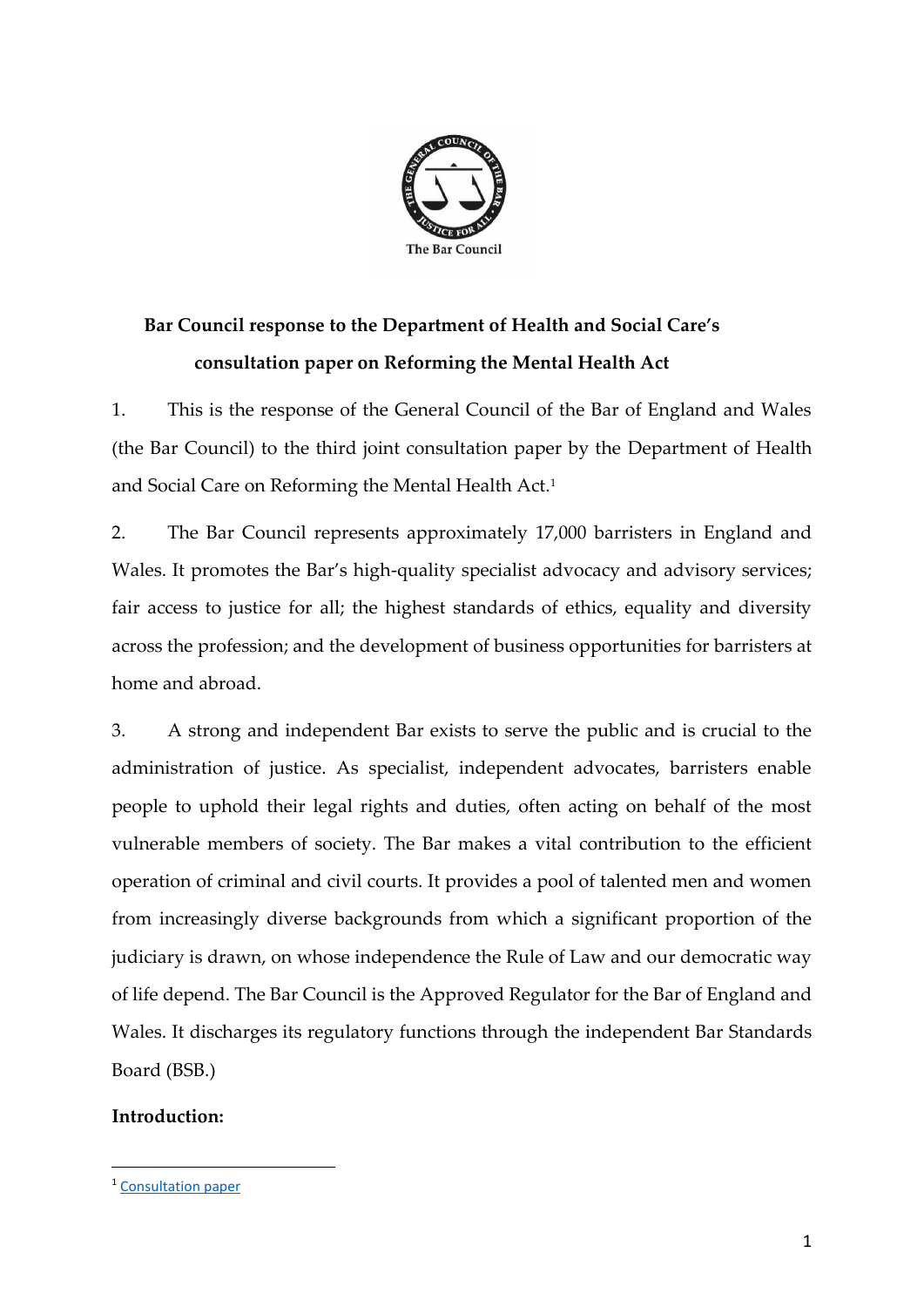4. We are pleased to have the opportunity to respond to this important consultation ("the White Paper") on the reform of the Mental Health Act (MHA). This is a pivotal piece of legislation which could have an impact on any citizen. It is vital that the MHA or any successor legislation strikes the right balance between the imperatives of the promotion of autonomy and protection from harm.

5. With this in mind we note the findings of the Independent Review of the Mental Health Act, chaired by Professor Sir Simon Wessely, "Modernising the Mental Health Act- Increasing Choice, reducing compulsion"<sup>2</sup> . In his introduction, Sir Simon wrote:

*"I was tasked to see If the Act is up to date in how it deals with human rights (it isn't)"*

6. We agree with Sir Simon's assessment that there is a need to "shift the dial" in favour of patients.

7. Below, we have included our response to those questions in Part 1 of the White Paper which we feel able to answer. We note that in some chapters the White Paper does not seek responses (for example, Chapter 6 on community treatment orders, "CTOs"). Where we considered this to be appropriate, we have made observations in the hope that these are helpful.

## **Part 1: Proposals for reform of the Mental Health Act**

**Question 1: We propose embedding the principles in the MHA and the MHA Code of Practice. Where else would you like to see the principles applied to ensure that they have an impact and are embedded in everyday practice?**

 $\overline{2}$ 

https://assets.publishing.service.gov.uk/government/uploads/system/uploads/attachment\_data/file/778897/ Modernising\_the\_Mental\_Health\_Act\_-\_increasing\_choice\_\_reducing\_compulsion.pdf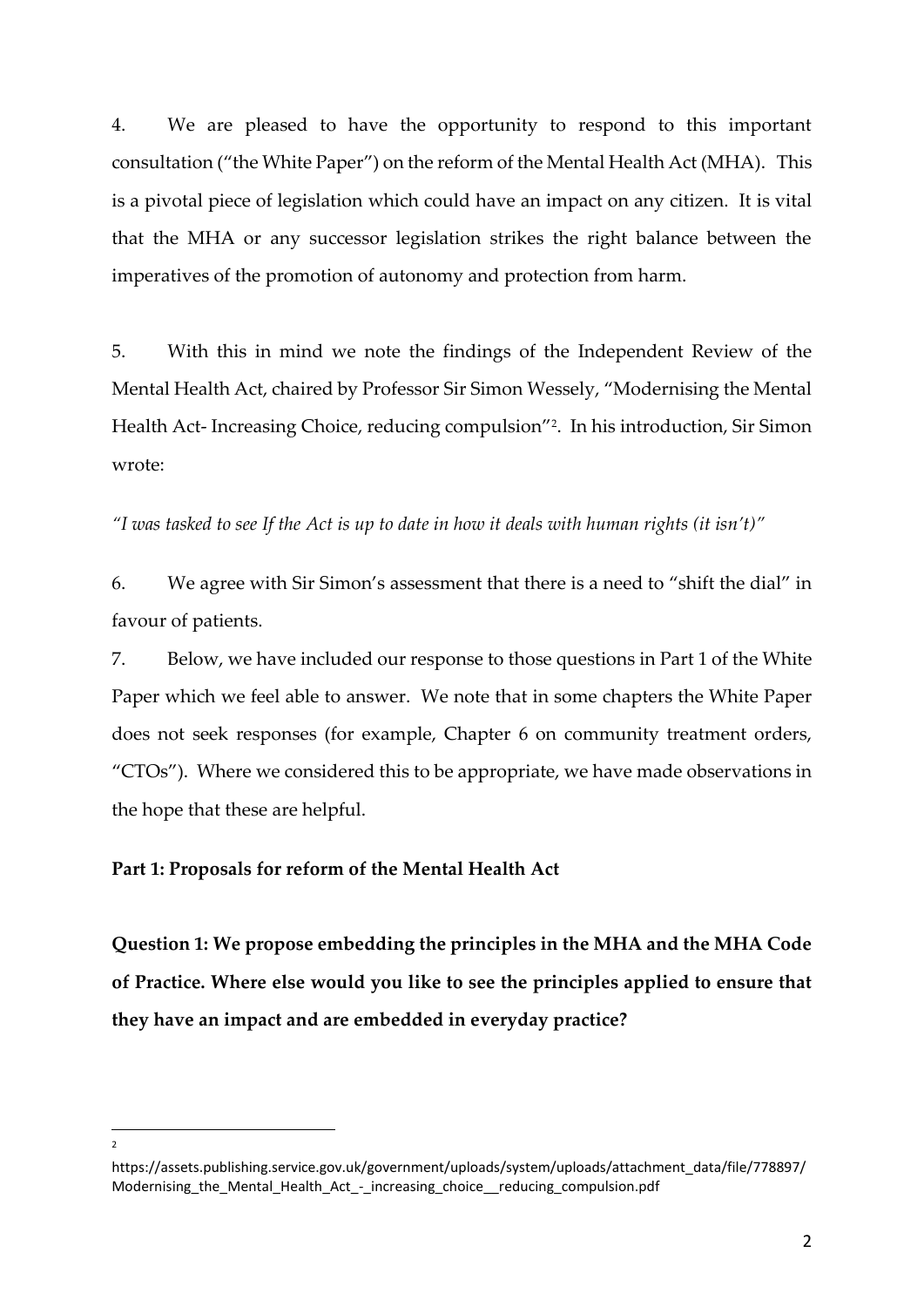8. We welcome the Government's stated commitment in Part 3 of the White Paper to include the four principles (choice and autonomy, least restriction, therapeutic benefit and the person as an individual) in the MHA and the MHA Code. This both follows the recommendations of the 2018 Independent Review, and is the analogue of the approach taken to embed the core capacity and best interests principles in the first section of the Mental Capacity Act 2005 (See s.1 MCA). We also agree that each of these principles is crucial to the development of a progressive legislative framework governing mental health care, treatment and detention.

9. We note, of course, that three of the principal concerns identified both in the Independent Review and the White Paper are the recent and remarkable increase in rates of detention; the "profound" inequalities of access, experience and outcomes for people from ethnic minority communities reflected in a disproportionate use of detention and the use of coercive powers in the cases of black people in particular; and the protracted and therapeutically inappropriate detention of many persons with autism, learning disabilities and schizophrenia (See White Paper, p.23). All of the categories of person considered to be badly served by the existing legislation would fall to be protected by domestic (e.g. the Equality Act 2010) and international (e.g. ECHR) anti-discrimination law. Given the deleterious impact of the current regime on these groups, and the absence of any explicit attempts to read-across established principles of equality to the mental health context, we regard it as appropriate for consideration to be given to making anti-discrimination/equality a core principle of the MHA and the MHA Code. It is worth noting that the independent race equality organisations 'Race on the Agenda' ("ROTA") and the ("Race Equality Foundation") made this plea in relation to race equality in their submission to the Review in 2018 [\(https://www.rota.org.uk/sites/default/files/ROTA\\_REF%20Submission%20to%20Me](https://www.rota.org.uk/sites/default/files/ROTA_REF%20Submission%20to%20MentalHealth%20Act%20review%20030718.pdf) [ntalHealth%20Act%20review%20030718.pdf\)](https://www.rota.org.uk/sites/default/files/ROTA_REF%20Submission%20to%20MentalHealth%20Act%20review%20030718.pdf). We consider that this ought to apply to all "protected characteristics" under the Equality Act 2010 ("EA 2010") and merits a careful assessment of the benefit of including a general equality principle, particularly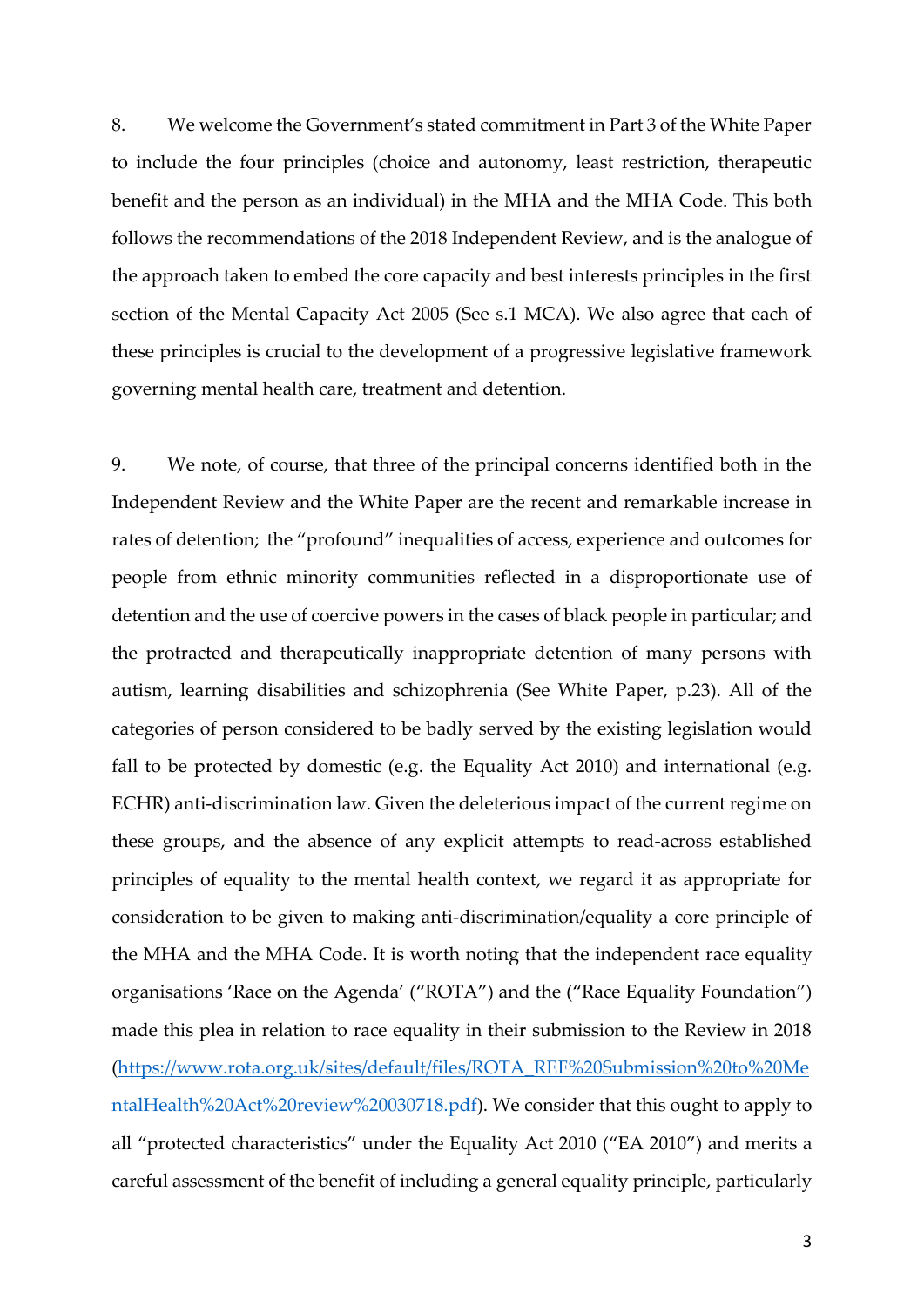as neither private law claims under the EA 2010 nor the s. 149 EA 2010 public sector equality duty would provide any or any speedy redress in respect of a challenge to the use of powers under the MHA.

# **Question 2: We want to change the detention criteria so that detention must provide a therapeutic benefit to the individual. Do you agree or disagree with this proposal?**

10. We strongly agree with this proposal.

### **Question 2a: Please give reasons for your answer**

11. "Therapeutic benefit" has long been understood to be the touchstone of modern approaches to psychiatric care (See the evidence given by Professor Nigel Eastman to the Joint Committee on Human Rights in respect of the changes to the MHA made in 2007 extracted in Jones, R Mental Health Act Manual, 23rd Ed, 1-074). However, the possibility of detaining a patient, once the other diagnostic and risk criteria were satisfied, by reference to the *availability* of appropriate treatment (see. S.3(2)(d) MHA) has been considered by many to prioritise risk reduction over and above the restoration or preservation of health. This new proposal, together with the requirement for the relevant clinician to devise a Care and Treatment Plan which identifies precisely what the therapeutic benefit will be, ought to underscore the importance of the recovery, rather than the containment, of those who are subject to the regime.

**Question 3: We also want to change the detention criteria so that an individual is only detained if there is a substantial likelihood of significant harm to the health, safety or welfare of the person, or the safety of any other person. Do you agree or disagree with this change?**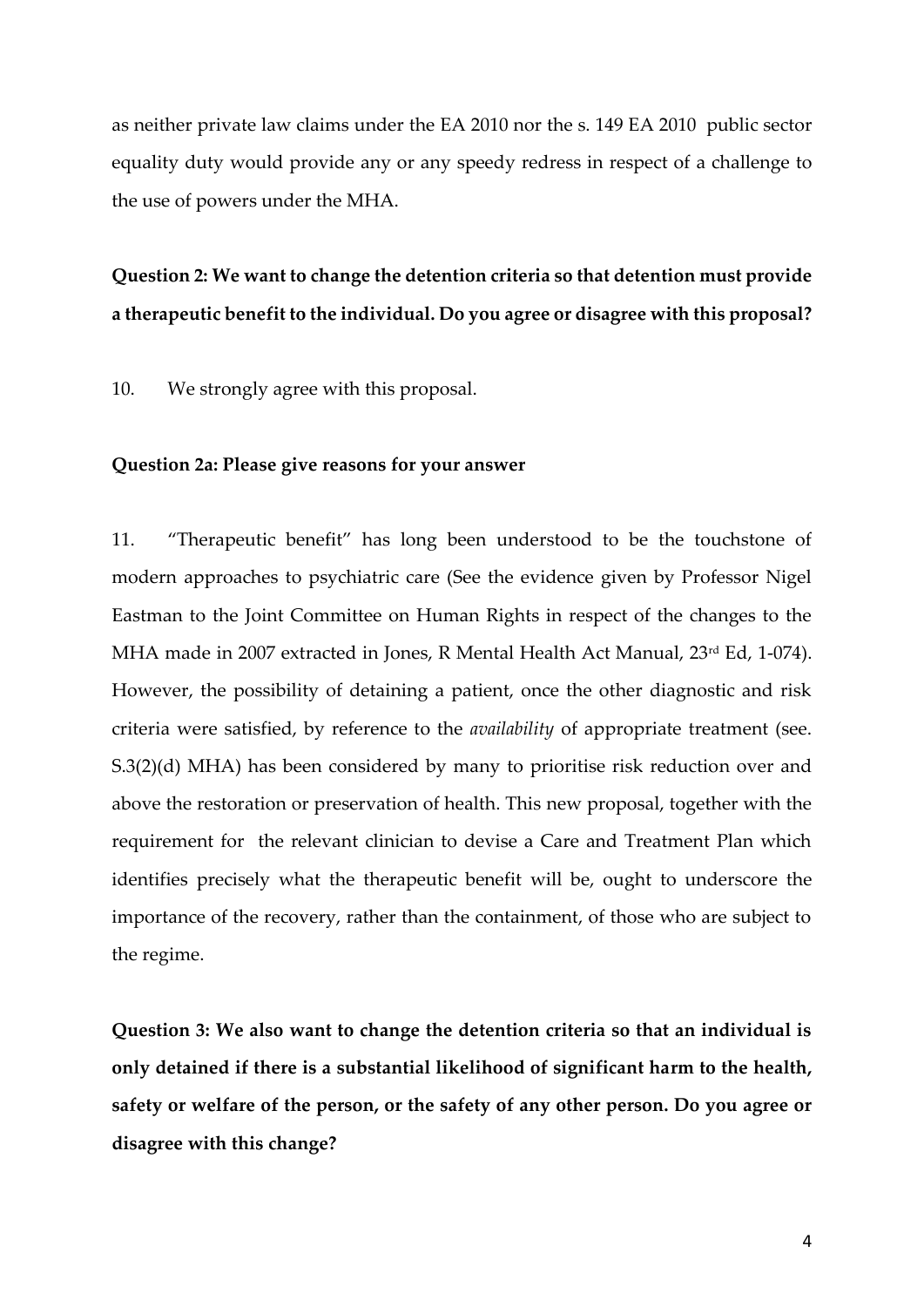12. We strongly agree with this proposal.

#### **Question 3a: Please give reasons for your answer**

13. Our support for this proposed change is consistent with our support for the long term aim to ensure that carceral solutions to psycho-social problems become the exception rather than the rule. The requirement to justify detention by reference to a higher and more exacting risk threshold is likely to reduce detention rates, particularly where augmented by increased, and adequately funded, early intervention and community support provision.

### **CHAPTER 3- Giving patients more rights to challenge detention**

**Question 4: Do you agree or disagree with the proposed timetable for automatic referral to the Mental Health Tribunal?**

## **a) Patients on a section 3**

14. We agree with these proposals in relation to those detained under section 3. We consider that the automatic referral is a valuable safeguard, particularly for those lacking capacity to apply to the Tribunal. Three years is far too long a period for individuals to wait for an automatic referral.

15. We note that the Government is not seeking responses to the proposed reforms to access to the Tribunal for those detained under section 2. We agree with the extension of time to 21 days from detention for those patients. We note that the Government has not used this opportunity to address the violation of Article 5(4) identified in MH v UK App 11577/06 and make provision for a referral to the Tribunal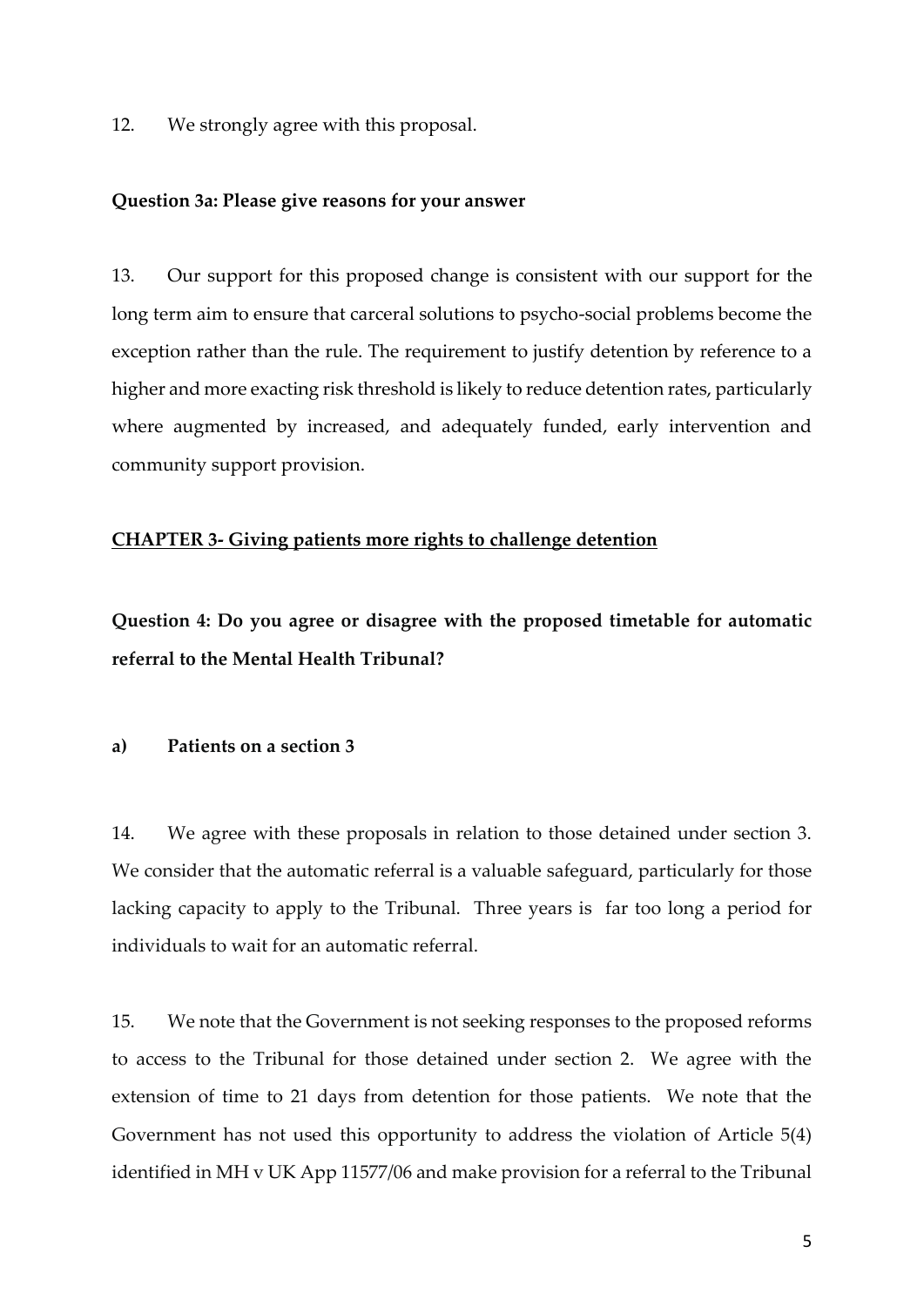for patients detained under section 2 and lacking capacity to apply to the Tribunal. This is regrettable. Those detained under the MHA and lacking capacity to apply to the Tribunal are by definition disadvantaged in terms of their ability to enforce their rights. Moreover we note with disappointment that the recommendation of the Independent Review (to introduce a requirement for a second clinical assessment at 14 days) has not been followed. We consider this to have been a reasonable pragmatic solution to what would have been a significant burden to the Tribunal service, and would have provided an element of independent oversight for some of the most vulnerable patients.

### **b) Patients on a community treatment order (CTO)**

16. We can see the rationale for extending the time at which the CTO patient's case is referred to the Tribunal from 6 months from the date of the detention to 6 months after the CTO. We support these proposals apart from the proposal to remove the automatic referral when a patient's CTO is revoked.

#### **c) Patients subject to Part III**

17. We agree with these proposals.

### **d) Patients on a conditional discharge**

18. We support the enhanced safeguards for this group.

#### **Question 5**

**We want to remove the automatic referral to a tribunal received by service users when their community treatment order is revoked. Do you agree or disagree with this proposal?**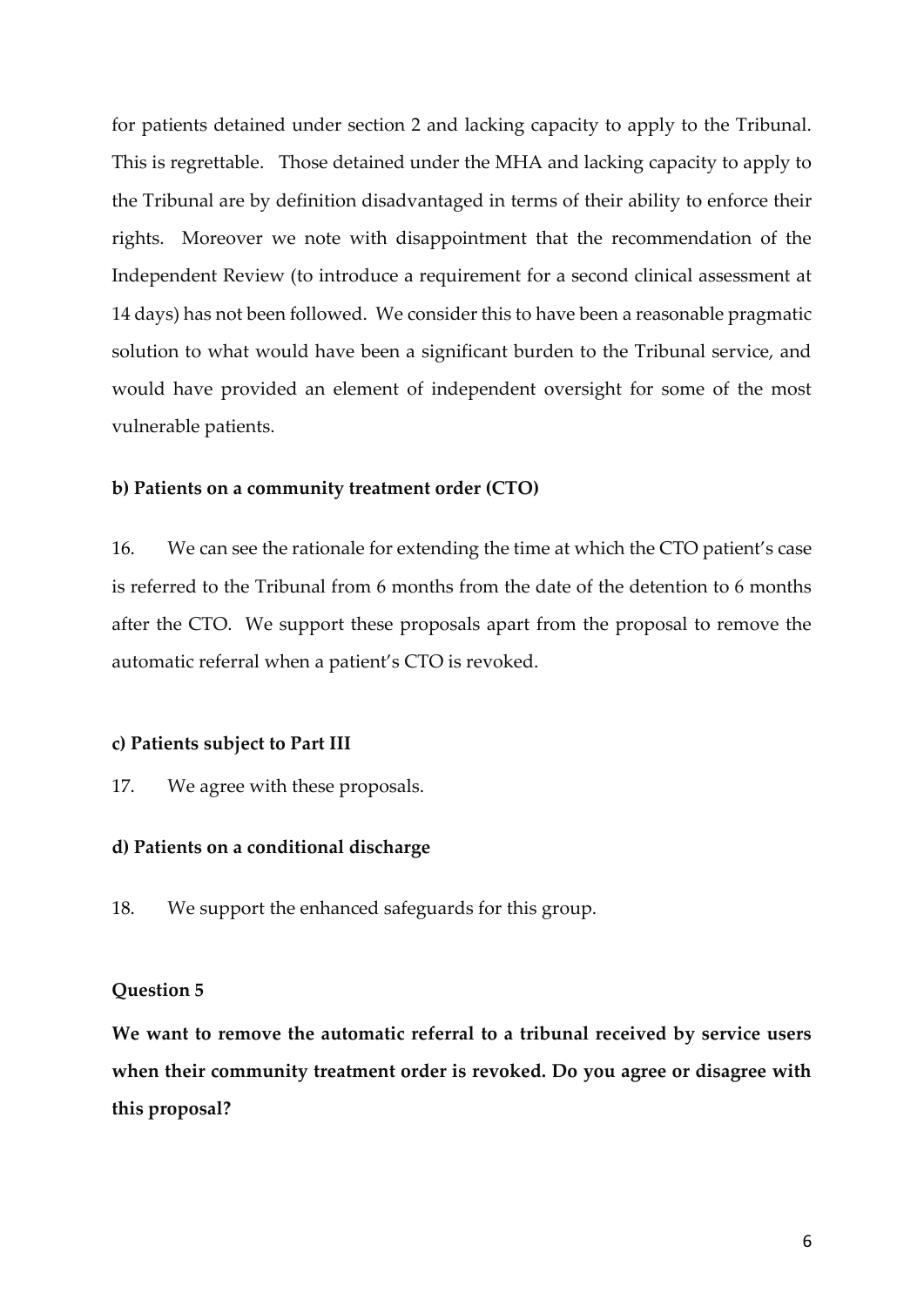19. We disagree with this proposal. This is a significant safeguard, in circumstances where a patient is compulsorily detained without the procedural requirements for sections 2 and 3 (medical recommendations and AMHP application).

20. We note that it is suggested that in some cases after revocation of the CTO, the patient is back on a CTO by the time the Tribunal hearing takes place. If the patient at that stage does not contest the CTO, the tribunal can dispose of the matter on the papers. If the patient is back on a section 3, it is incorrect to say that the referral hearing will have no impact on the patient. The Tribunal will apply the statutory criteria for section 3 and if these are not met then the patient will be discharged.

#### **Question 6**

**We want to give the Mental Health Tribunal more power to grant leave, transfers and community services.**

**We propose that health and local authorities should be given 5 weeks to deliver on directions made by the Mental Health Tribunal. Do you agree or disagree that this is an appropriate amount of time?**

21. We welcome this proposal which in our view represents a genuine improvement in the rights of patients.

## **Question 7**

**Do you agree or disagree with the proposal to remove the role of the managers' panel in reviewing a patient's case for discharge from detention or a community treatment order?**

22. On balance, we agree with this proposal, given the increased access to the Tribunal which accompanies it.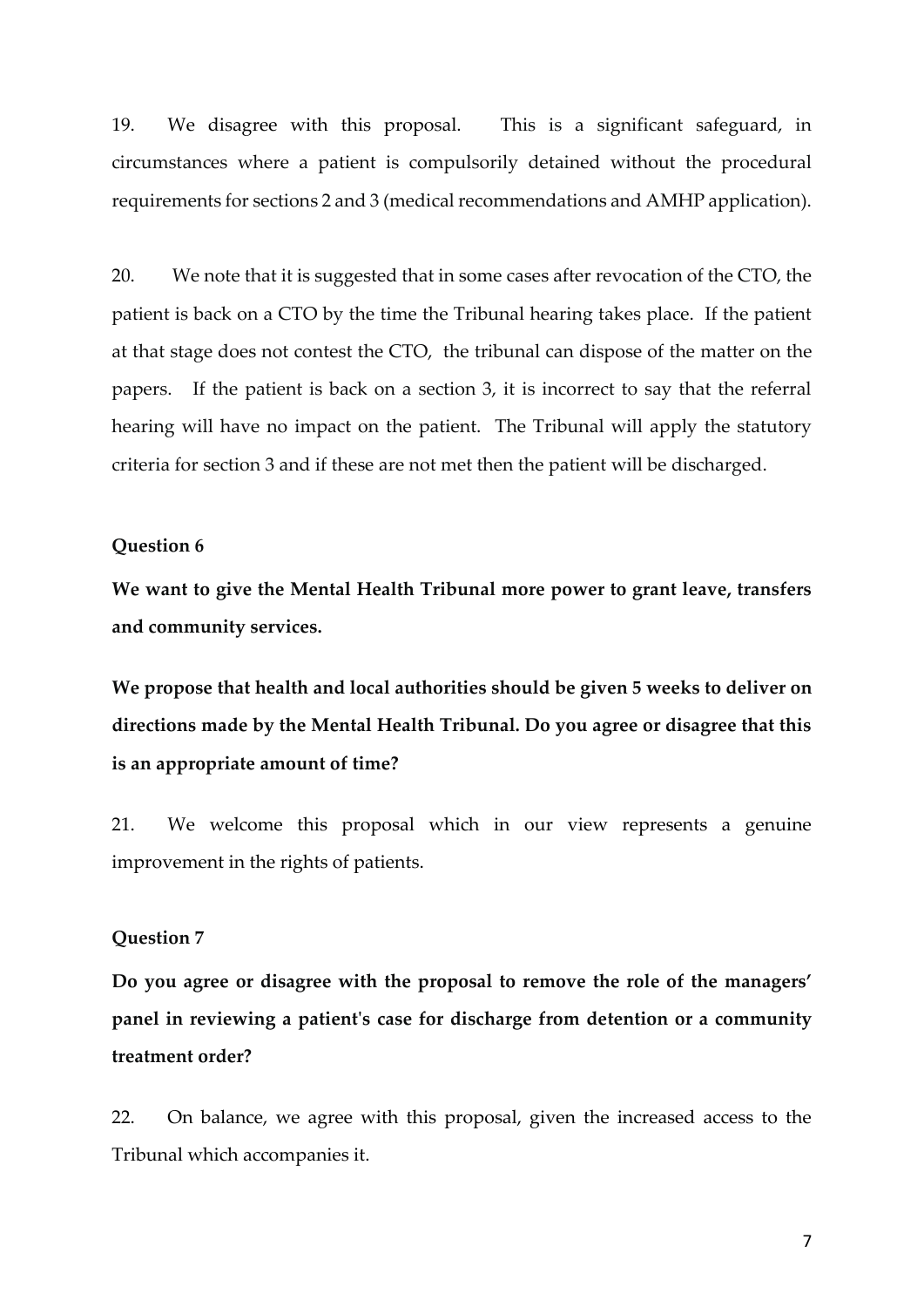## **CHAPTER 4: Strengthening the patient's right to choose and refuse treatment.**

#### **Question 8**

Do you have any other suggestions for what should be included in a person's advance choice document?

23. No, we think that the list suggested is comprehensive. What is important is that expectations are properly managed. A "legal requirement that ACDs are considered when a patient's care and treatment is developed" will be very easily satisfied. It is a big step from such a requirement - welcome as it is - to asserting that the ACD will have "real power and influence". We anticipate that there will be many occasions where it will be genuinely impossible to comply with the preferences expressed. It will depend on the available options at the time.

24. At present, the Code of Practice (24.6) requires decision-makers on treatment to "take account of any advance decisions made by the person and any wishes and feelings they have expressed in advance of treatment". The Consultation paper notes that, under the current law, a patient can express a preference for one anti-psychotic over another. However the paper continues:

*while the responsible clinician is professionally obliged to act in the best interests of the patient, they are not legally obliged to take this into account.*

25. We are not sure this is correct. The Code does require the RC to take the patient's preference into account; however the patient's clinical best interests would over-ride the preference. In our view the position will be exactly the same under the current proposals. The RC's professional responsibilities will be unchanged and s/he would not be obliged to act against the patient's best interests simply because the patient has an ACD.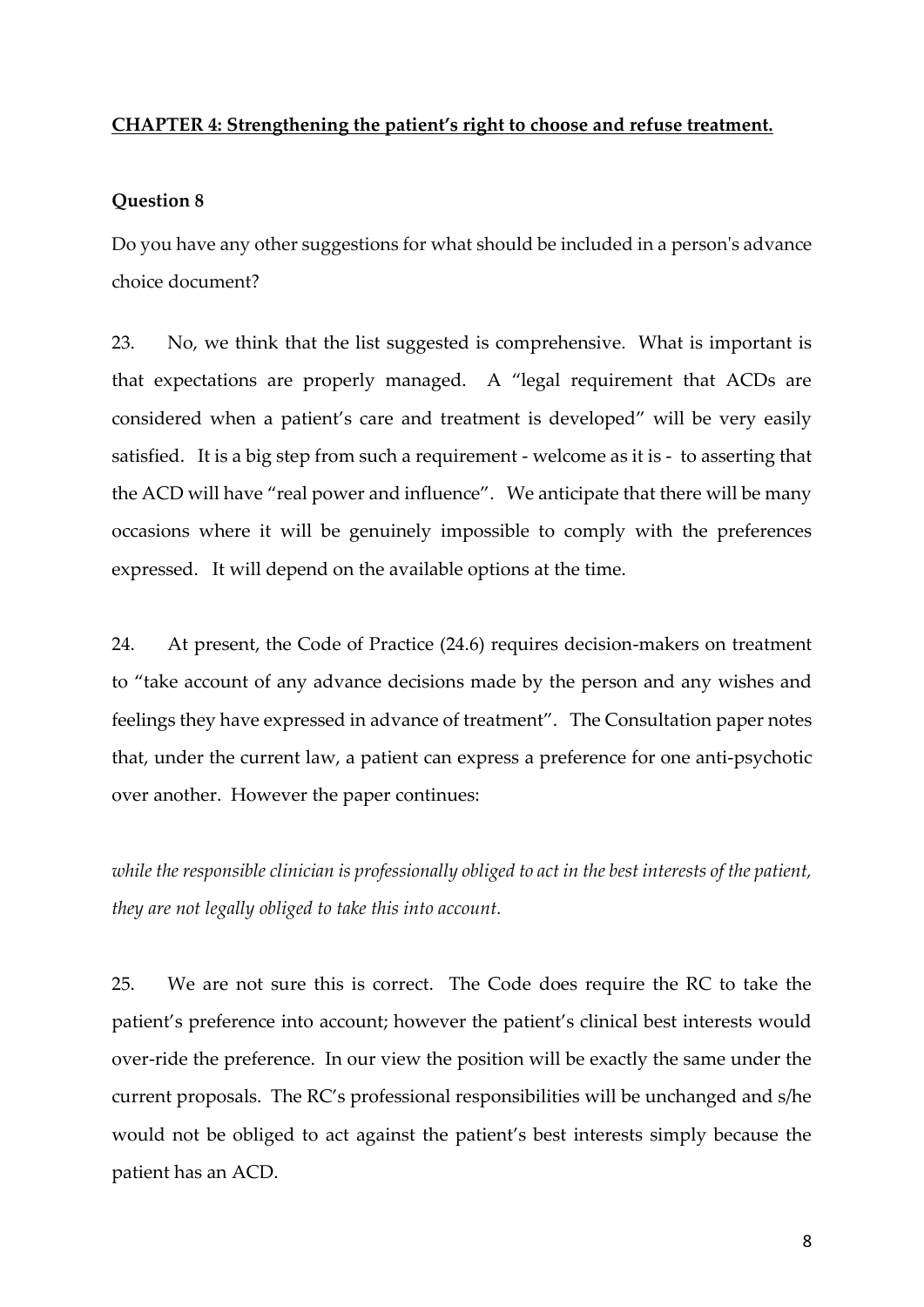26. The process of genuine co-production both of the ACD and, crucially, the treatment plan, would in our view add significant value for patients and their families. This would be regarded as good practice now and is required to comply with the overarching principle referred to at paragraph 1.1 of the Code of Practice:

"Empowerment and involvement- patients should be fully involved in decisions about care, support and treatment".

#### **Question 9**

**Do you agree or disagree that the validity of an advance choice document should depend on whether the statements made in the document were made with capacity and apply to the treatment in question, as is the case under the Mental Capacity Act?**

27. A valid advance decision under the MCA 2005 is equivalent to a capacitous refusal of treatment. That treatment cannot then be given, save in certain exceptional circumstances, whatever the consequences to the patient. Its validity is therefore dependent on the capacity of the person making the advance decision. It will only be over-ridden in circumstances where the choice of a capacitous person can also be overridden.

28. As we understand it, an ACD is different. It may encompass refusals of certain treatments; it may also encompass preferences and positive requests. A person does not have to have capacity to express a preference. It therefore seems potentially unfair to restrict ACDs to those with capacity to make the specific decisions, especially as it does not appear that they are intended to be determinative. We would wish to consider this point further once the legal status of an ACD has been clarified.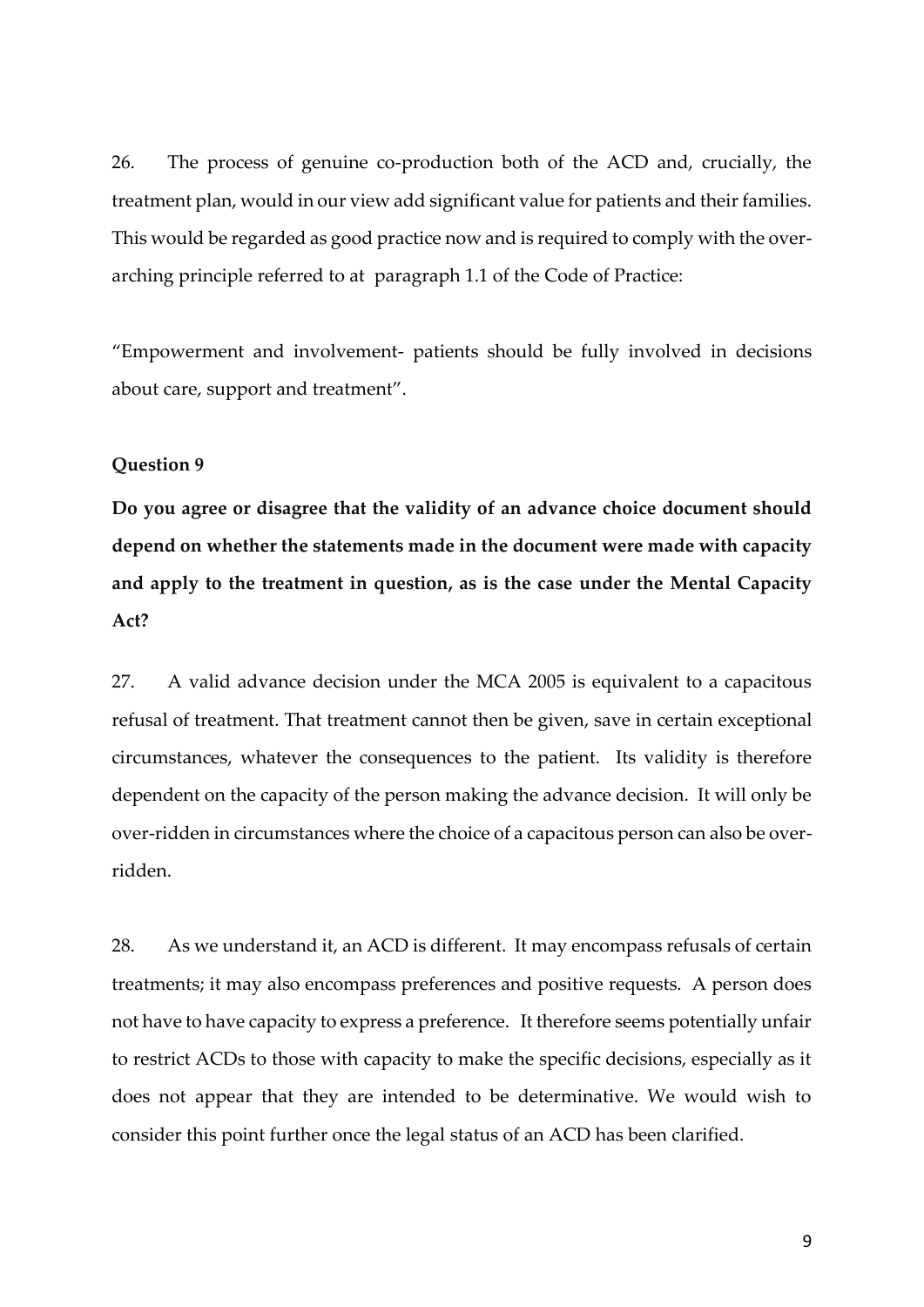### **Question 10**

**Do you have any other suggestions for what should be included in a person's care and treatment plans?**

29. We welcome the commitment to put care and treatment plans on a statutory footing. This seems to be a comprehensive list. It may be beneficial to break some of the sections down further, as is the case in the Code of Practice when it considers care planning at 34.19, specifying mental health care, psychological needs, daytime activities, needs arising from co-existing physical disabilities, etc.

### **Additional comment:**

30. We note that specific response has not been sought to the proposals to amend the provisions for treatment currently delivered under section 58A by requiring the responsible clinician to seek permission from the court to over-ride either a capacitous refusal or a valid ACD in an emergency. We agree in principle that this adds a further important safeguard. Any such application to the court is likely to require urgent and possibly out of hours consideration, which the Tribunal is not able to accommodate. In these circumstances we assume it is suggested that the duty judge of the Family Division would hear such applications. Suitable and sufficient resources need to be available in terms of judicial time and representation for the patient.

### **Question 11**

**Do you agree or disagree that patients with capacity who are refusing treatment should have the right to have their wishes respected even if the treatment is considered immediately necessary to alleviate serious suffering?**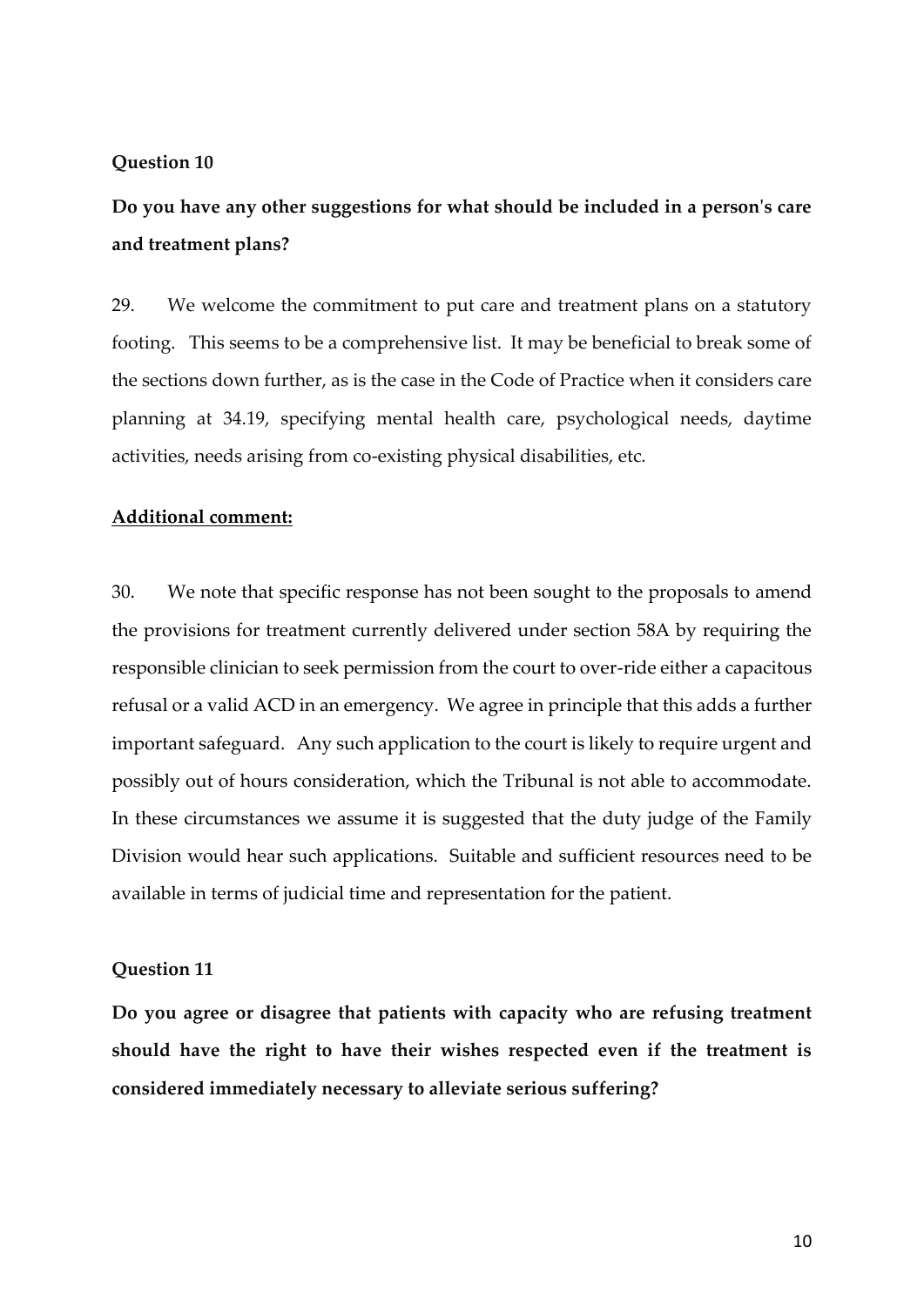31. We do agree with this proposal, with the safeguards suggested. We are, of course, mindful of the duties under Article 2 ECHR, which could arise if for example a patient's depression caused serious suffering and at the same time created a real and immediate risk that the patient might take their own life.

#### **Question 12**

**Do you agree or disagree that in addition to the power to require the responsible clinician to reconsider treatment decisions, the Mental Health Tribunal judge (sitting alone) should also be able to order that a specific treatment is not given?**

32. This is a very significant change to the current legal position (following the Court of Appeal in Djaba v West London Mental Health Trust [2017] EWCA Civ 436): that the Tribunal has no jurisdiction to hear challenges to treatment decisions. At present these can only be litigated in the Administrative Court, putting such challenges out of the reach of most patients. This is a welcome proposal as we consider judicial review to be a 'blunt instrument' for essentially fact-specific issues. Clearly this will require significant resources for the Tribunal and for representatives, in terms of capacity and skillset, in the absence of which these new rights cannot be made effective. The judge will need to have access to the advice of a medical member in an appropriate case.

## **CHAPTER 5 Improving the support for people who are detained**

33. In broad terms, the replacement of the concept of a statutorily-prescribed nearest relative with a Nominated Person is welcomed. While there is a degree of certainty to the concept of a nearest relative, we agree with the observations of the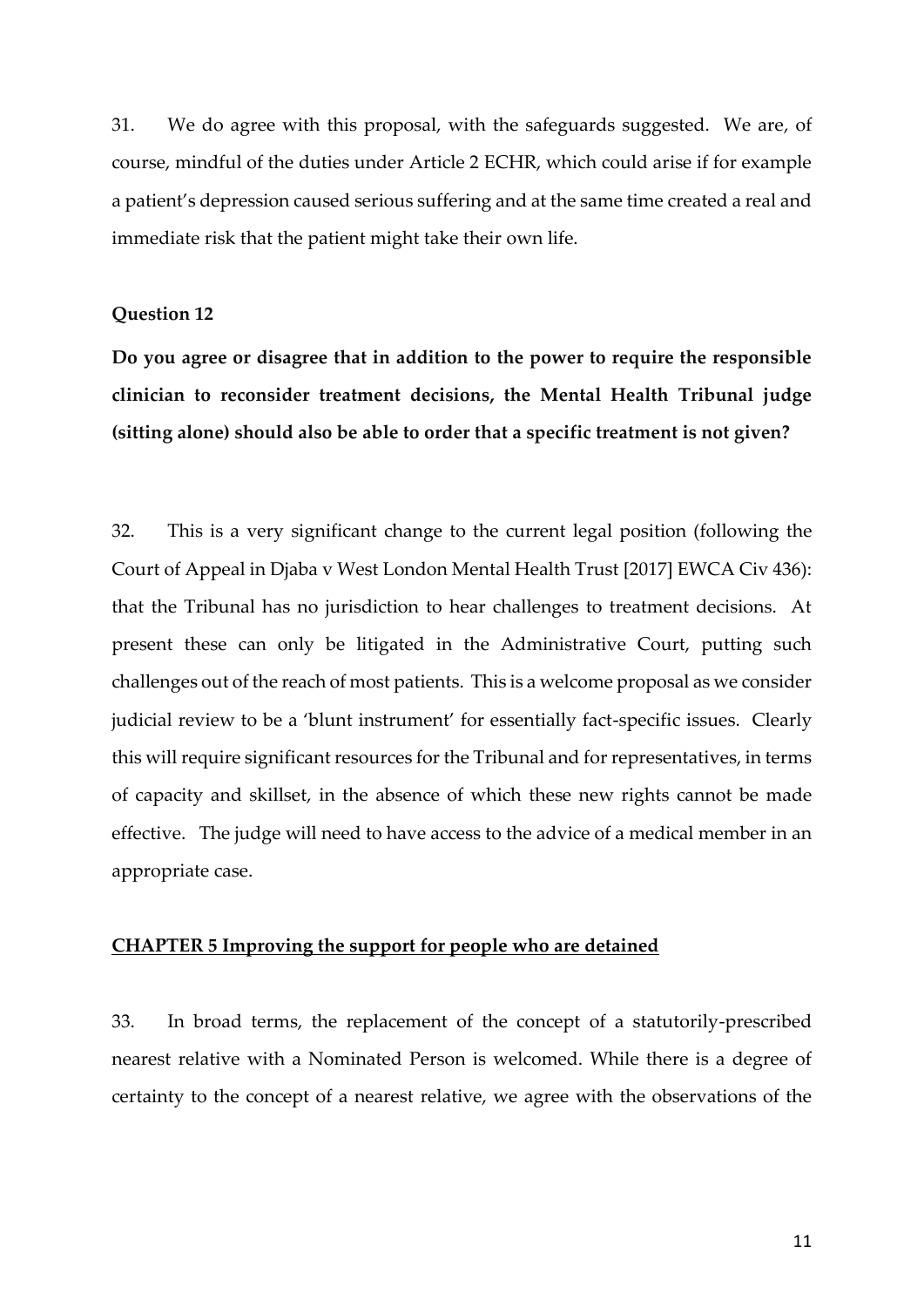review by Sir Simon Wessely<sup>3</sup> that the concept of the nearest relative is "outdated" and that the system of choosing a nearest relative "actually means not being able to choose".<sup>4</sup>

34. The ability to select, at an early stage via the Advance Choice Document, a Nominated Person is central to both key principles of "Choice and Autonomy" and "The Person as an Individual" and, as such, is a reform that is to be welcomed.

# **Question 13 Do you agree or disagree with the proposed additional powers of the Nominated Person**

35. We strongly agree with the additional proposed powers as they are summarised in the White Paper, i.e. (a) to be consulted on statutory Care and Treatment Plans, (b) to be consulted on transfers, renewals and extensions to detention or CTO, (c) to appeal clinical treatment decisions at the Tribunal, (d) to object to the use of a CTO.

36. The involvement of the NP in the preparation of a CTP is consistent with the involvement of advocates, families and carers in the sphere of assessments under the Care Act 2014 (section 9(5)) and of parents in the preparation of Education, Health and Care Plans (section 19, Children and Families Act 2014). Given the analogy drawn in the White Paper with other care planning regimes, $5$  we are of the view that drawing from a diverse range of views at the initial stage of preparing a CTP not only promotes the key principles identified in the White Paper but additionally assists in the engagement of stakeholders in the detention itself.

<sup>&</sup>lt;sup>3</sup> Modernising the Mental Health Act: Increasing choice, reducing compulsion, December 2018 ("the Report").

<sup>&</sup>lt;sup>4</sup> We were struck by the example contained in the Wessely Report (page 85) whereby a service user expressed dismay that a sibling would automatically be appointed as nearest relative in the event of incapacity of the sole parent.

<sup>5</sup> Page 39 of the White Paper.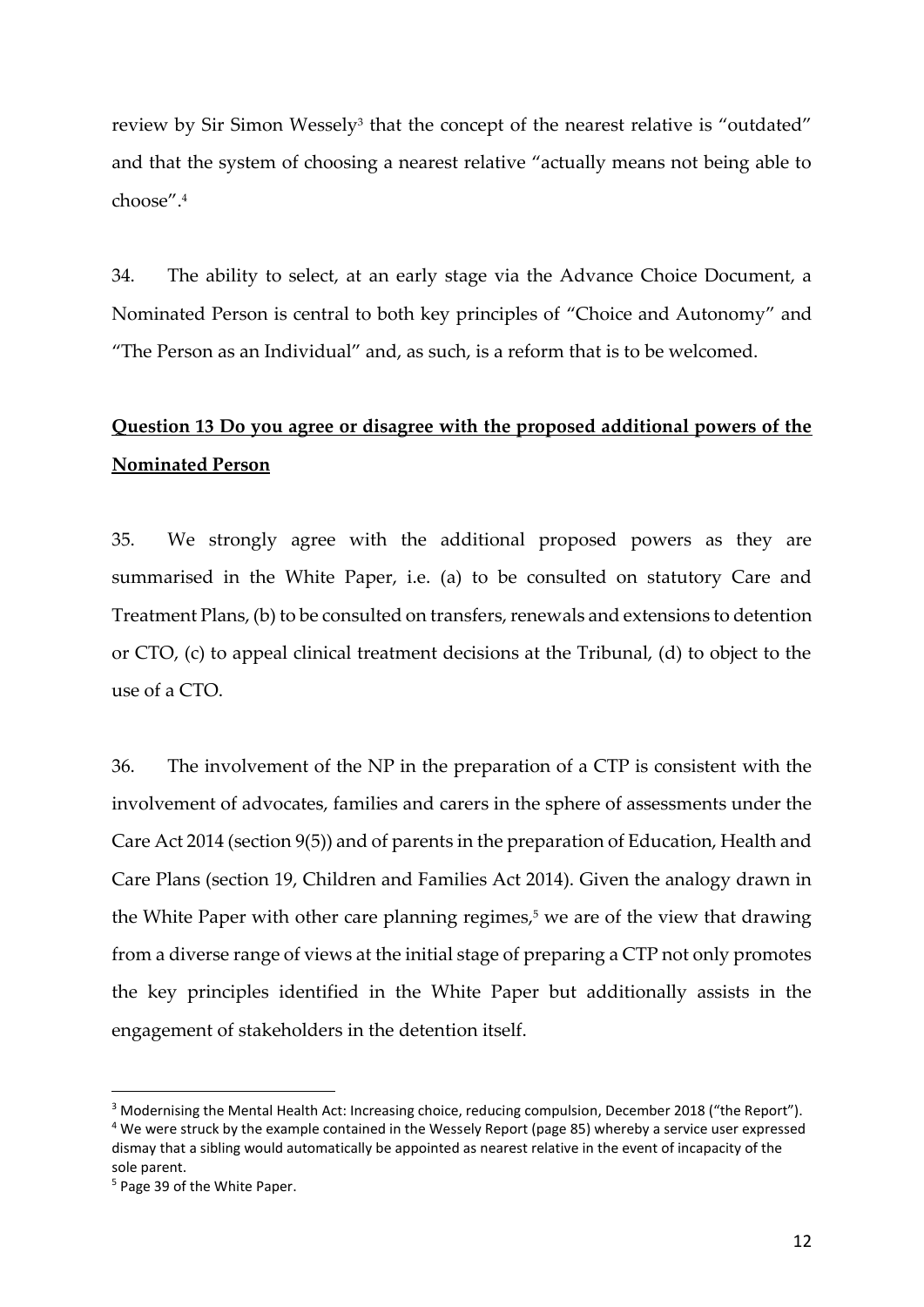37. Likewise, requiring consultation, rather than mere notification, on transfers, renewals and extensions, is, in our view, consistent with the objectives being promoted by the White Paper.

38. In relation to challenging clinical treatment decisions at Tribunal, we note that this power will vest in the NP only where the patient lacks capacity to bring such a challenge or make such a decision and assume that the power would arise if the NP believes that the patient would not agree to that treatment.<sup>6</sup>

39. We support the use of the Tribunal as an alternative to judicial review: the use of judicial review in this context is not appropriate, it is cumbersome, excessively formal, inaccessible to the majority of NPs, slow and expensive; access to a specialist Tribunal avoids most if not all of those concerns.

40. The White Paper does not specify clearly the scope of the Tribunal's role. We note the proposals set out in the Report<sup>7</sup> that the Tribunal would (i) have power to obtain further clinical evidence, akin to the power under section 49 of the Mental Capacity Act 2005, (ii) that there would be a permission stage, akin to judicial review. We support the proposal to bring the power of the Tribunal in line with that of the Court of Protection.

41. As to the question of a permission stage, while a valuable tool to prevent frivolous or vexatious cases, the question would be the threshold test; the test for permission in judicial review cases (that there is an arguable case that merits full investigation at hearing<sup>8</sup>) is not obviously appropriate in the context. A clearer test

<sup>6</sup> See p.76 of the Wessley Review.

<sup>7</sup> Page 76

<sup>8</sup> *R v Legal Aid Board, ex p Hughes* [1992] 5 Admin LR 623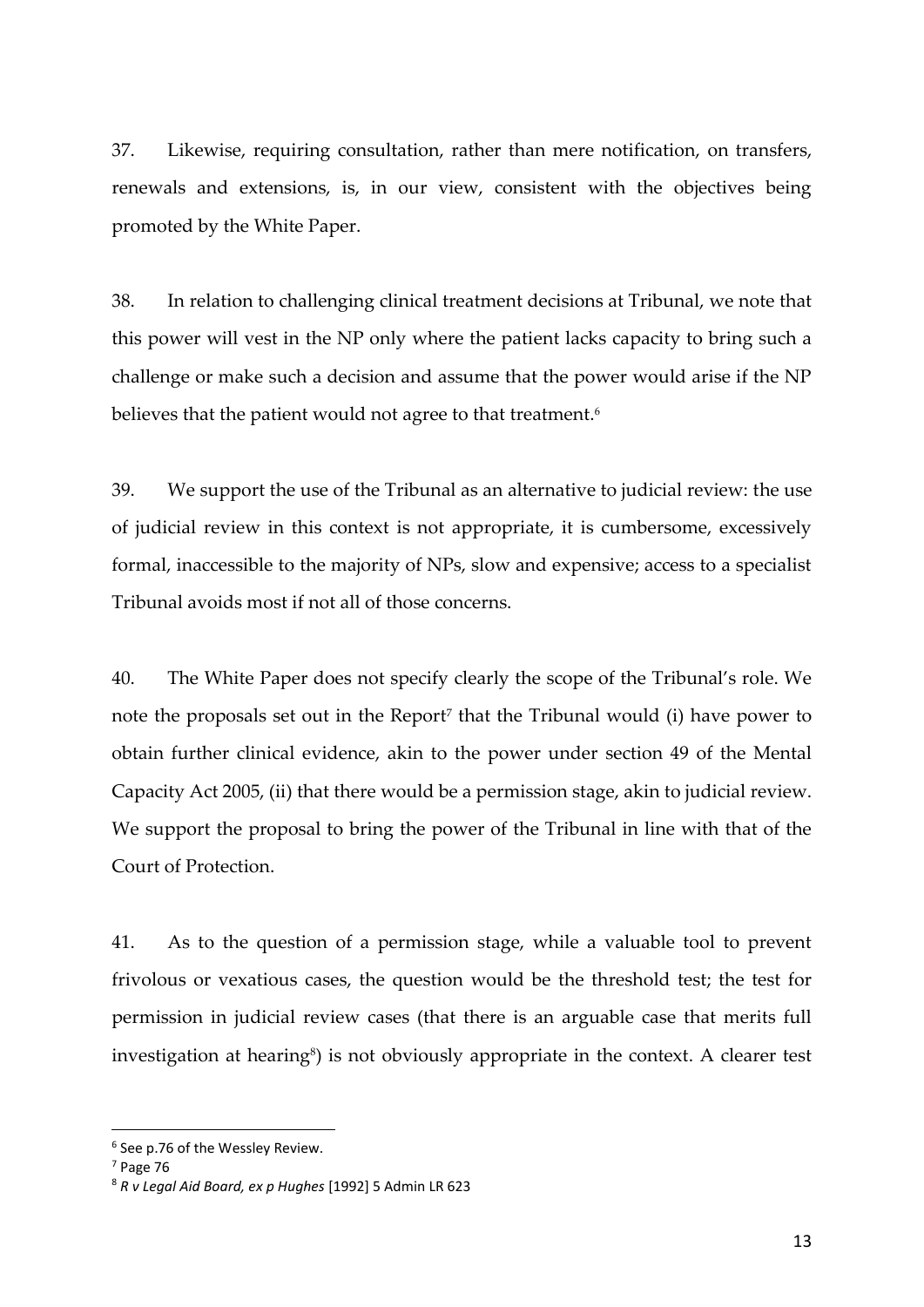would be to adopt the pre-conditions proposed in the Report $9 - i.e.$  that the second opinion appointed doctor has confirmed that treatment should be given, that the NP has set out reasons for a full hearing and that the application relates to a specific disagreement about an individual treatment decision – this would provide a clear threshold for permission, and clarity for the Tribunal, the health professionals involved and the patient/NR. Such simplicity is, in our view, consistent with the general approach in the White Paper.

42. While there is an argument that the enhancement of the role of the NP is inconsistent with the person-centred approach set out in the key principles, as it places emphasis away from the wishes and feelings of the patient and towards third parties, such a view in our opinion misunderstands the role of the NP to advocate on behalf of the patient and to act with due regard to their welfare. The benefits of an additional safeguard on the regime of detention outweigh any perceived inconsistency.

43. We agree that any enhanced powers should be the subject of detailed guidance. The emphasis must be placed on the need for such guidance to be clear. To that end, any guidance should be formulated through a process of consultation and cooperation with relevant stakeholders.

# **Question 14 Do you agree that someone under the age of 16 should be able to choose a NP where they have 'Gillick competence".**

44. We agree with the proposal that someone under the age of 16 should be able to choose a NP where they have Gillick competence.

<sup>9</sup> Page 77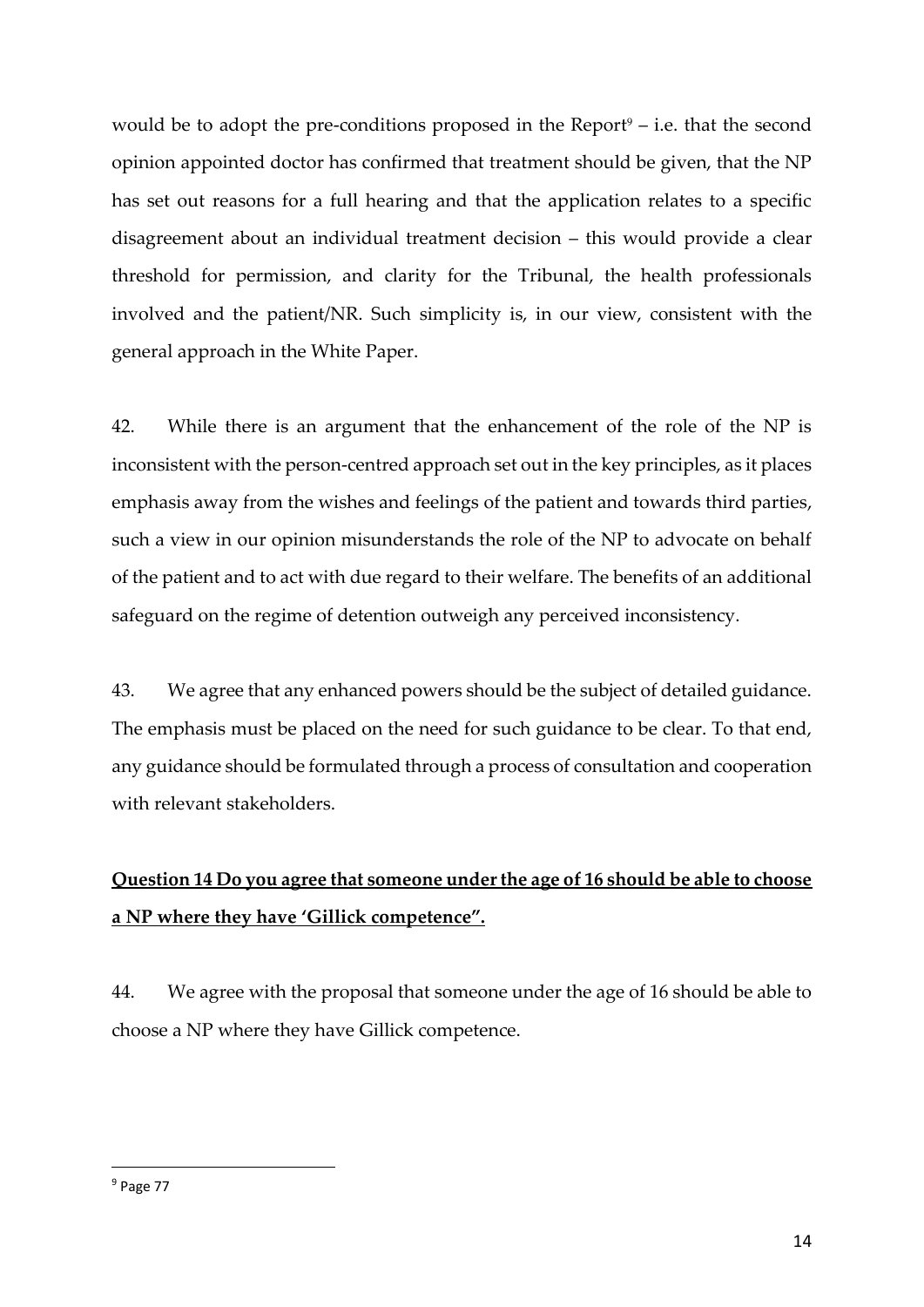45. That conclusion is a natural extension of the view expressed in *Gillick<sup>10</sup>* by Lord Scarman that ""as a matter of law the parental right to determine whether or not their minor child below the age of 16 will have medical treatment terminates if and when the child achieves a sufficient understanding and intelligence to enable him or her to understand fully what is proposed." We also note the observations of Keehan J in *Birmingham City Council v*  $D^{11}$  *(approved by Baroness Hale in the Supreme Court<sup>12</sup>)* that not only has the common law acknowledged the concept of an "age of discretion"<sup>13</sup> but also that Parliament has been increasingly willing to emphasise the autonomy to be afforded to those under 16. We also note that the proposal is consistent with the overriding principles of Choice and Autonomy and of treating the Patient as an individual.

46. We are alive to the fact that the Supreme Court in *D* was not clear as to whether the question of parental responsibility could be overridden in respect of those under 16 (contrast Lady Hale [50] with Lady Black [90]) but note that the decision to choose a NP is consistent with the principle in *Gillick* that a person with parental responsibility can lose their exclusive decision-making powers before the child reaches the age of 16. We welcome the express reference in the White Paper to the preservation of "usual rights" of a person with parental responsibility to information and to be consulted about the child's care.

# **Question 15 – Do you agree with the proposed additional power for Independent Mental Health Advocates?**

<sup>&</sup>lt;sup>10</sup> Gillick v North Norfolk and Wisbech Area Health Authority [1986] AC 112, HL.

<sup>11</sup> [2016] PTSR 1129

<sup>12</sup> [2019] UKSC 42 [2019] P.T.S.R. 1816, at [26]

<sup>13</sup> Summarised by Lord Denning MR in *Hewer v Bryant* [1970] 1 QB 357: ""the legal right of a parent to the custody of a child … is a dwindling right which the courts will hesitate to enforce against the wishes of the child, and the more so the older he is. It starts with a right of control and ends with little more than advice.""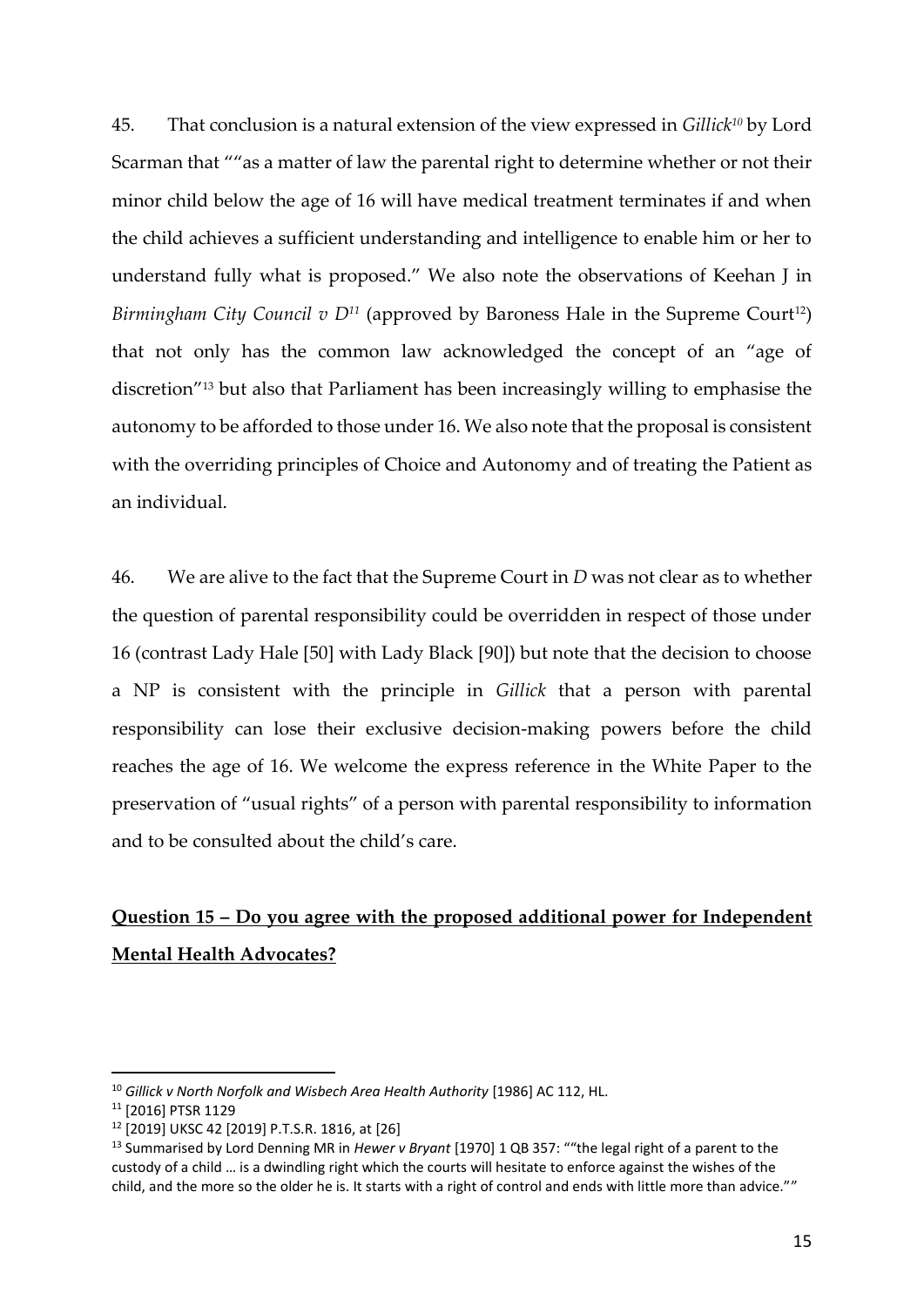47. We strongly agree with the proposal that IMHAs should have additional safeguarding powers, namely: support during care planning, support in preparing Advance Choice Documents, powers to challenge a particular treatment and power to appeal to the Tribunal on behalf of the patient.

48. Requiring IMHA powers to include the planning and advance choice documents is, in our view, a key part of the shared decision-making which underlines the proposed reforms to how decisions about care and treatment are made.

49. As noted in relation to question 13, empowering an IMHA to have an active role in the planning process and in challenging treatment brings the MHA into line with other care legislation, such as the Care Act, where Care Act Advocates are under a duty to challenge treatment decisions.<sup>14</sup>

50. We note in our comments on Chapter 10 our regret that IMHAs are not to be extended to children and young people who are informal patients.

## **Question 16 – do you agree that advocacy services could be improved**

51. In our view –

a. We agree that advocacy services could be improved by enhanced standards

b. We disagree that advocacy services could be improved by regulation

c. We disagree that advocacy services could be improved by enhanced accreditation;

d. We strongly disagree that advocacy services could be improved by none of the above.

<sup>&</sup>lt;sup>14</sup> Reg 5(8), Care and Support (Independent Advocacy Support) Regulations 2014.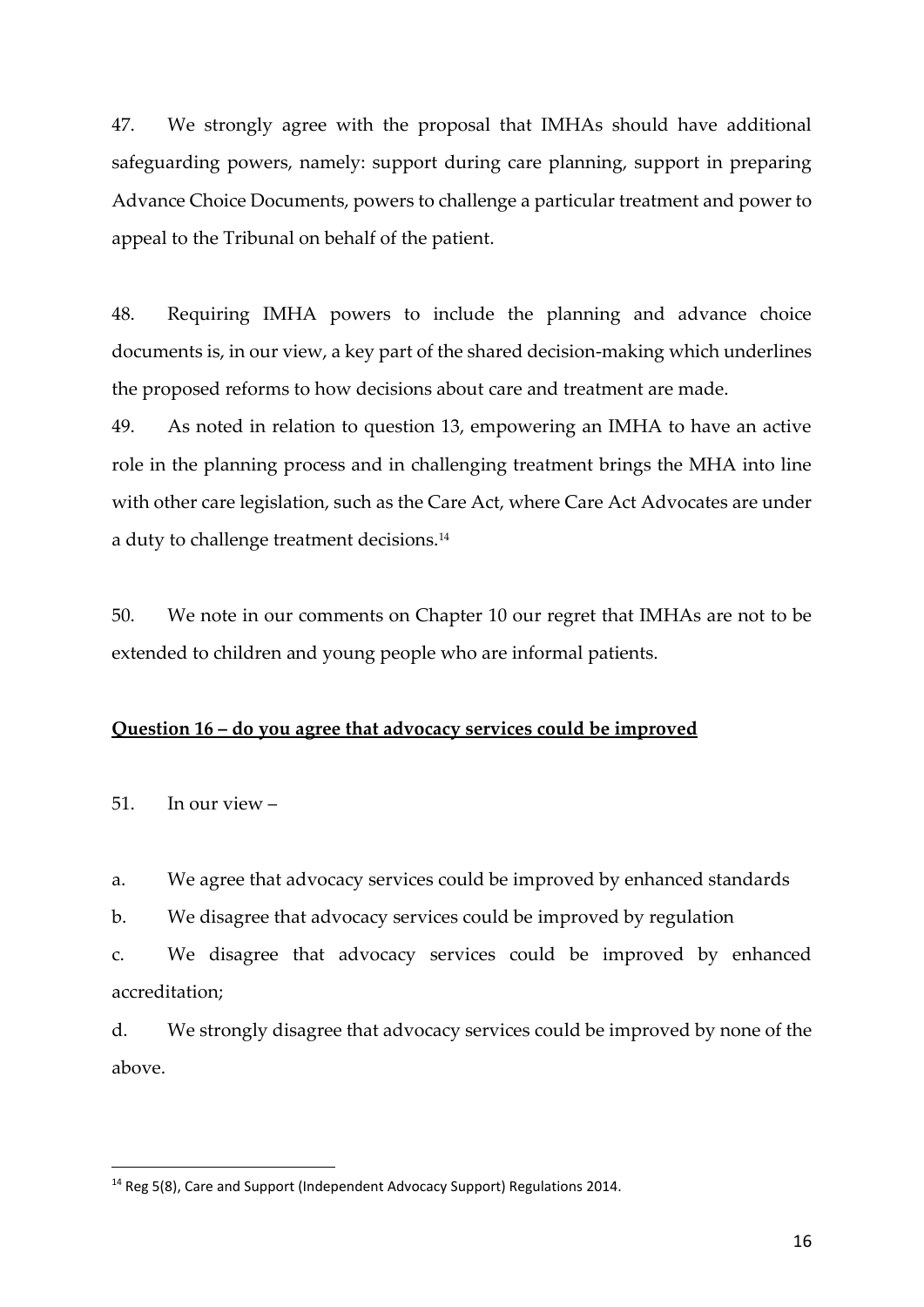52. While there is a need for Advocates to be properly trained and for standards to be maintained, we are conscious that there is a need for increased cultural competency in mental health services,<sup>15</sup> including the provision of advocates who are able to assist in overcoming cultural barriers and understand the needs of the disproportionately represented members of the BAME community. That is achieved through working with communities to ensure that services – including advocacy - and solutions to problems are co-produced. We invite specific note to be taken of our comments in response to question 1 above , and Chapter 11 and question 35 below.

53. We share the concerns of the Report that excessive regulation could be a barrier to the engagement of those from excluded communities, removing accessibility, removing the current informality that promotes bespoke services for those with specific protected characteristics.

54. The aims of the White Paper could, in our view, be better achieved through enhanced standards and specific funding for the improvement/development of the cultural competence of advocates and note that there is already a pilot in train.

55. Where regulation may have a role to play is in holding commissioners to account in the development of advocacy services that meet the needs of diverse communities.

#### **CHAPTER 6-Community Treatment Orders**

56. There are no questions here: however we make the following observations in the hope that these are helpful.

<sup>&</sup>lt;sup>15</sup> Grey T., Sewell H., Shapiro G. et al. (2013) Mental health inequalities facing U.K. minority ethnic populations. *Journal of Psychological Issues in Organizational Culture,*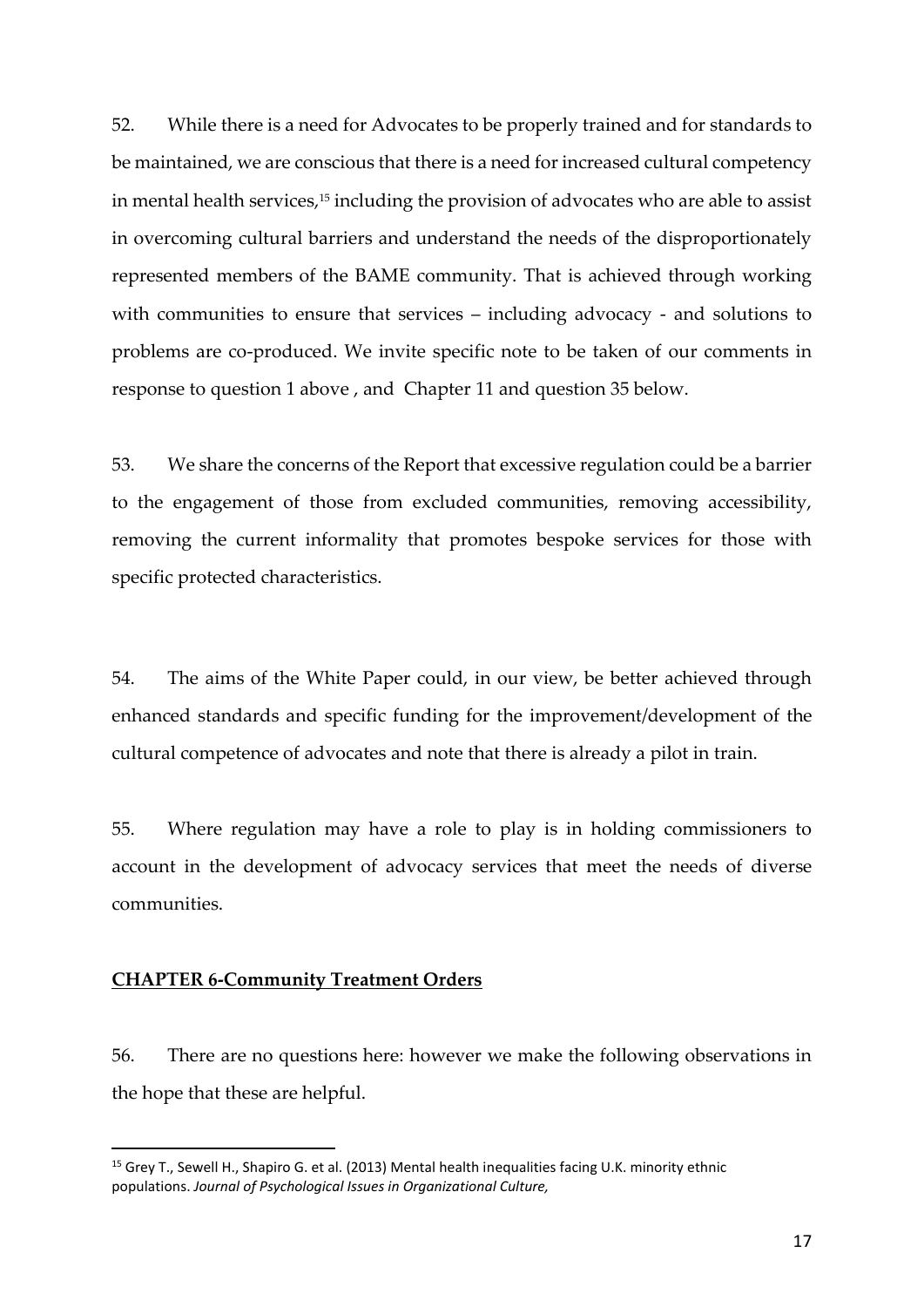57. As the White Paper notes, the over-representation of people of black African or Caribbean heritage is vast and this is extremely troubling, because it strongly suggests disproportionality in the use of coercion. The Final Report of the Independent Review expressed the hope that the overall package of reforms would cut the use of CTOs by half. If the use of CTOs has not been reduced, or if they have not been shown to be effective, within 5 years CTOs should be reviewed again with a view to abolishing them. The report also recommended:

aligning the criteria with the new detention criteria

a threshold for demonstrating previous disengagement leading to significant decline in mental health, so that a CTO would only be used after the first admission "in the rarest of circumstances"

- giving the 'nominated person' power to object to a CTO with a requirement for the AMHP to consult them before a CTO is made

three professionals to be involved in the creation of the CTO so as to involve the supervising clinician

strengthening the recall criteria

- CTOs to end after 2 years

58. From the proposals in the White Paper it would appear that the requirement to demonstrate previous disengagement from services will not become part of the revised criteria. This is not a positive indication for the prospect of reducing the use of CTOs. This requirement would have ensured that CTOs are used for precisely the individuals they were designed for – the so-called "revolving door patients".

59. We are pleased to note however the proposals as to the involvement of the community RC in the creation of CTOs, as to the ability of the nominated person to object to the CTO. We are also heartened by the government's stated commitment to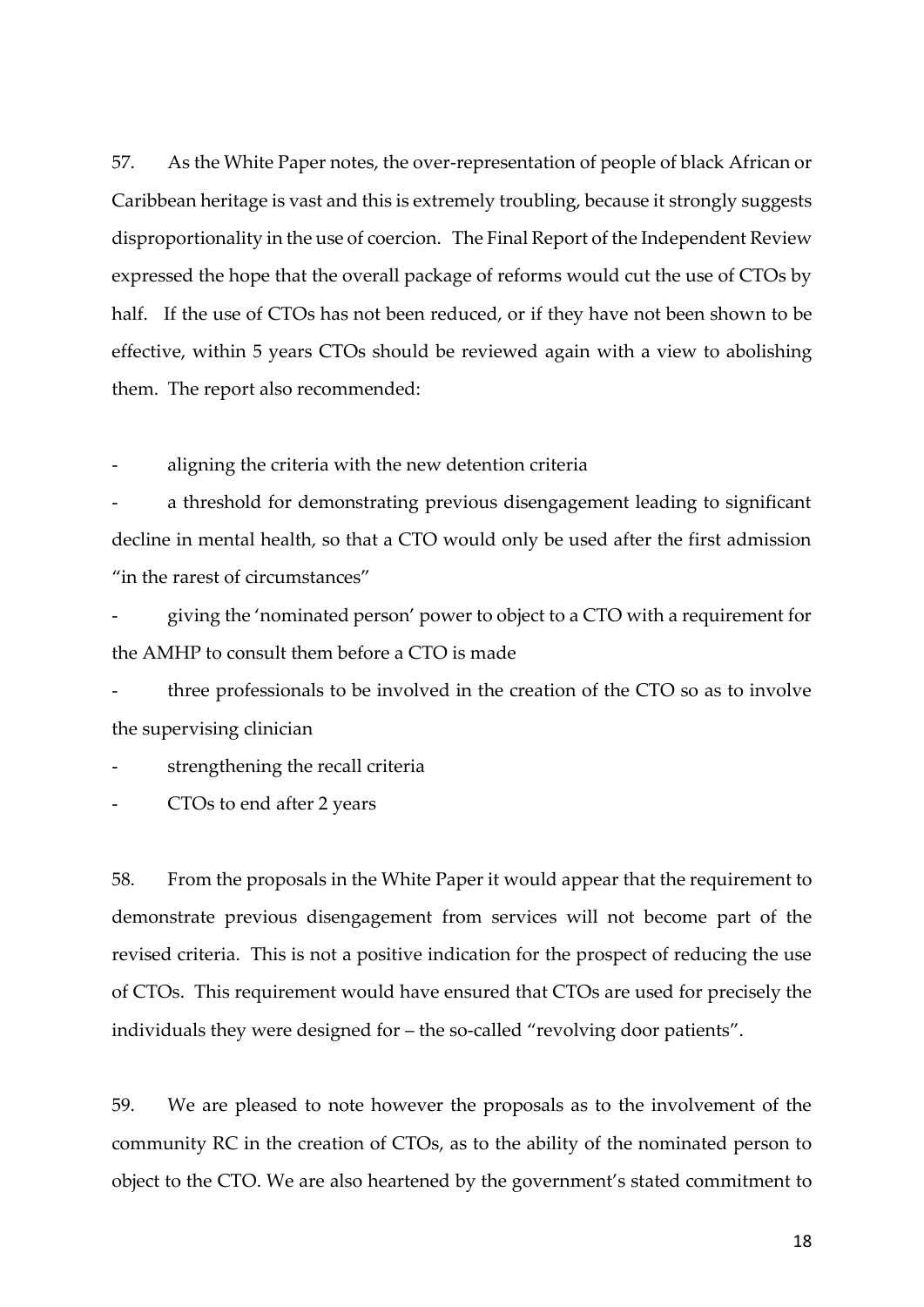reducing their use and to reducing the glaring disparity of their use in respect of members of the black community.

60. We welcome the extension of the Tribunal's statutory powers to make recommendations to include the conditions of CTOs. We however think it is a missed opportunity not to allow the Tribunal the power to discharge or vary conditions. We find it hard to see the logic in allowing the Tribunal to set aside medical treatment decisions but not CTO conditions.

## **CHAPTER 8: Caring for patients in the criminal justice system**

**Q20: To speed up the transfer from prison or immigration removal centres (IRCs) to mental health inpatient settings, we want to introduce a 28 day time limit. Do any further safeguards need to be in place before we can implement a statutory time limit for secure transfers?**

61. Yes.

## **Q20a: Please explain your answer.**

62. We support the introduction of a statutory time limit.<sup>16</sup> Action is required in order to reduce the lengthy delays that are commonly experienced in the assessment and admission process, and which mean that acutely unwell prisoners wait too long to access appropriate treatment.

63. Perverse incentives pervade the current system. We understand that some clinicians may wait for a bed to become available before 'starting the clock' on the

<sup>16</sup> In line, for example, with the Joint Committee on Human Rights in their interim report 'Mental Health and Deaths in Prison: Interim Report', Seventh Report of Session 2016-17 (HL Paper 167, HC 893), p.9.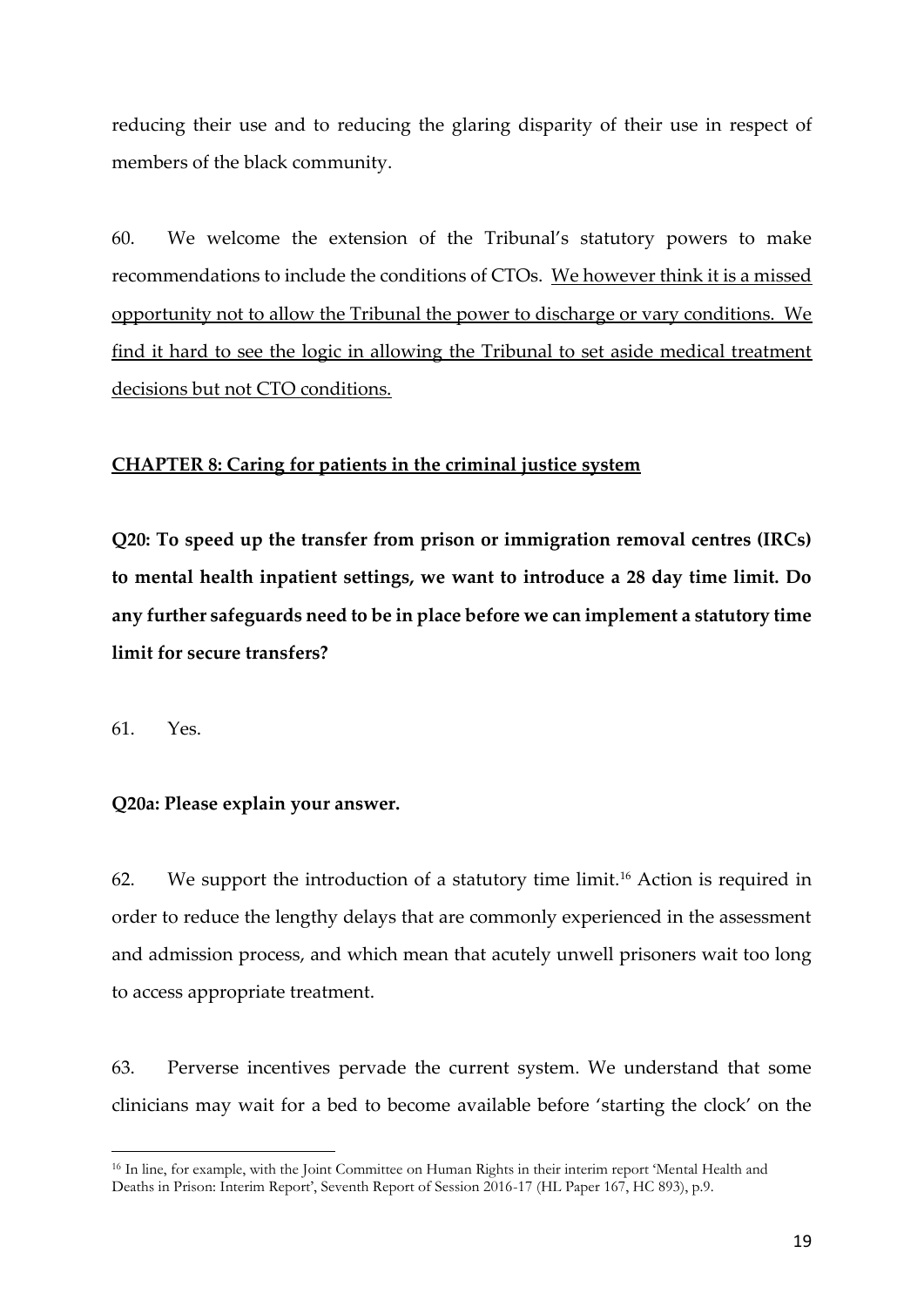relevant processes. As noted by stakeholders, the introduction of a statutory time limit could inadvertently further entrench such perverse incentives – as is highlighted by the example of clinicians not recommending hospitalisation if they, or their employing authority, consider that they are at risk of being penalised for not meeting the deadline.

64. We consider that the essential safeguards are to be found in addressing the underlying practical problems that cause delay. Most significantly, there continues to be an urgent need for commissioners to rectify bed shortages. There needs to be a clearer understanding (and one that is shared between prison and hospital clinicians) as to when transfer will urgently be needed: further guidance may be required. Streamlined procedures to ensure speedy access of psychiatrists to prisoners will assist. Although a less common issue, further guidance may be helpful in encouraging resolution where there is a difference of opinion between two assessing doctors.

65. We support the introduction of a stronger monitoring system in order to provide information on the functioning of the transfer process, and would also like to see a robust system for ensuring compliance.

**Q21: We want to establish a new designated role for a person to manage the process of transferring people from prison or an Immigration Removal Centre to hospital when they require inpatient treatment for their mental health. Which of the following options do you think is the most effective approach to achieving this? (a) Expanding the existing Approved Mental Health Professional (AMHP) role in the community so that they are also responsible for managing prison/IRC transfers; (b) Creating a new role within NHSEI or across NHSEI and HMPPS to manage the prison/IRC transfer process; (c) An alternative approach (please specify).**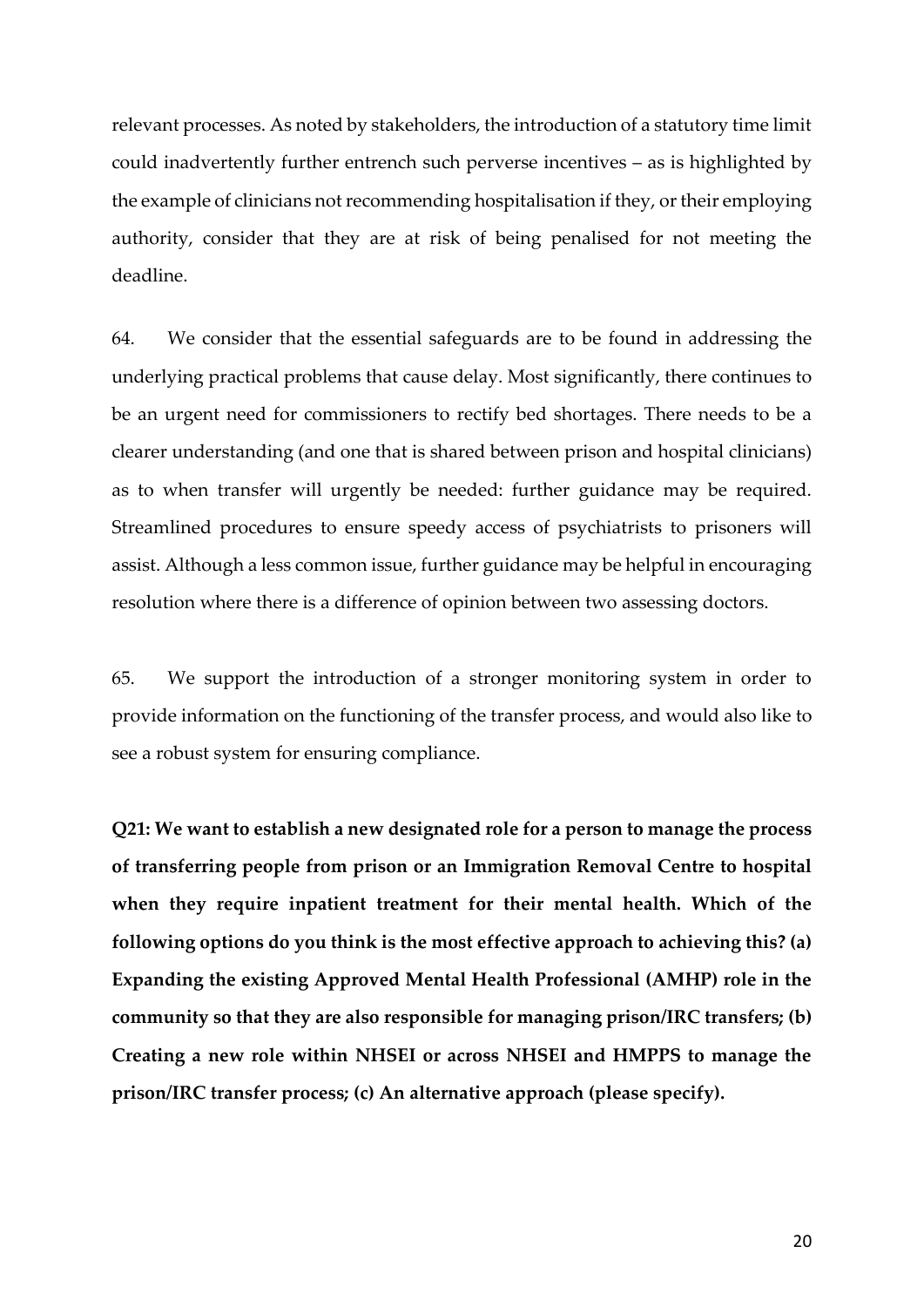66. (b) Creating a new role within NHSEI or across NHSEI and HMPPS to manage the prison/IRC transfer process.

#### **Q21a: Please give reasons for your answer.**

67. We agree that there is a need for such a role. Whilst AMHPs would in many ways be well suited, it is important to take into account practical considerations on the ground. First, given the existing heavy workload of AMHPs and shortages amongst their number, the introduction of this additional important and likely time-consuming responsibility may cause further problems and/or delays, either in the execution of these new responsibilities or in the context of existing responsibilities. Secondly, we agree that placing the role within NHSEI and HMPPS should allow the responsible person to take advantage of knowledge of how the relevant systems work and how to overcome institutional barriers where they arise. Given the nature of their current responsibilities, AMHPs are unlikely to have this important internal knowledge and experience.

68. We strongly support the proposal that this role take a patient-centric approach. Too often prisoners (and their legal representative, if they have one) are kept in the dark about the processes underway, the timescales and how they might contribute to or influence the assessments and decisions being taken. It is likely that there will be a separate need for advocacy support (as raised at p.72). In any case, we agree that the new role should be executed from a team that is separate to that involved in commissioning or providing beds, and that its "prime responsibility" should be to the needs of the patient.

**Q22: Conditionally discharged patients are generally supervised in the community by a psychiatrist and a social supervisor. How do you think that the role of social supervisor could be strengthened?**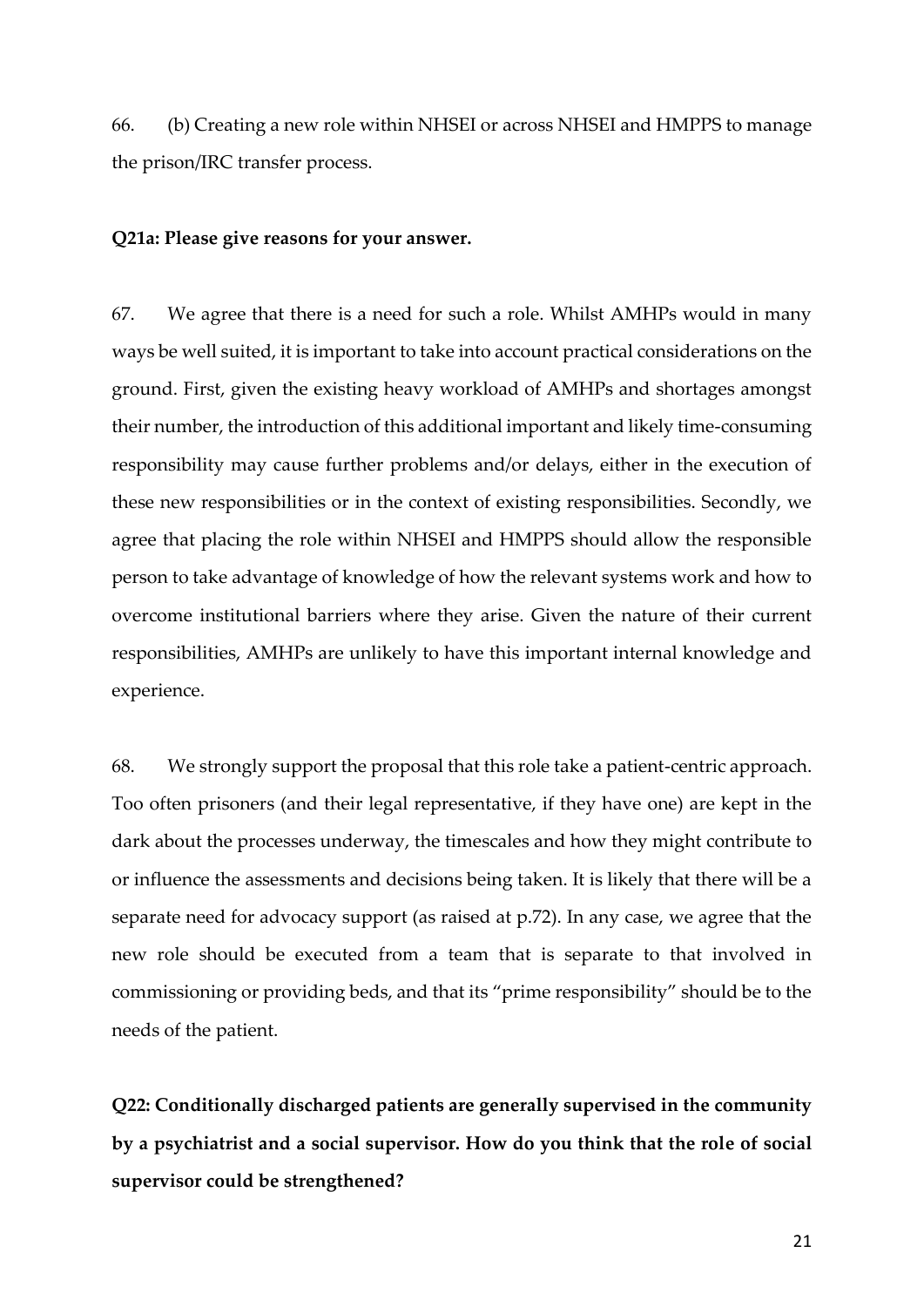69. As set out in the White Paper, the role of social supervisor is key to an effective conditional discharge process. The balance between supporting a patient's reintegration into the community whilst at the same time policing the patient's condition and behaviour is a delicate one. A social supervisor who has the necessary skills, capacity and resources to build an effective and supportive rapport with a patient will in so doing also contribute towards the objective of protecting the public.

70. As the MoJ and HMPPS guidance for social supervisors (5 July 2019) makes clear, effective social supervision requires considerable expertise and experience. Given the relatively low number of conditionally discharged patients in the community, we appreciate that it can be difficult to build up the necessary institutional expertise and experience. As a result, we consider that specified qualifications and training in the field of forensic mental health and social work should be a precondition to taking on this role. The current position as set out in the guidance – i.e. that it is "strongly recommended that any social supervisor who does not have experience of managing restricted patients should attend one of the Mental Health Casework Section's open days which explain the role of the Ministry of Justice in managing restricted patients" (para. 1) – does not go far enough. Training should be mandatory and ongoing, with regular refreshers; it is almost impossible for all the necessary elements to be covered in one open day. To treat that attendance as sufficient is to seriously under-estimate the complexity and significance of the function. The role must also be effectively supervised by a team leader of the appropriate grade.

71. The current guidance is detailed and helpful but needs to be fully absorbed and applied without regional divergence if it is to be effective. We consider that the guidance could further be strengthened by the inclusion of case studies in order to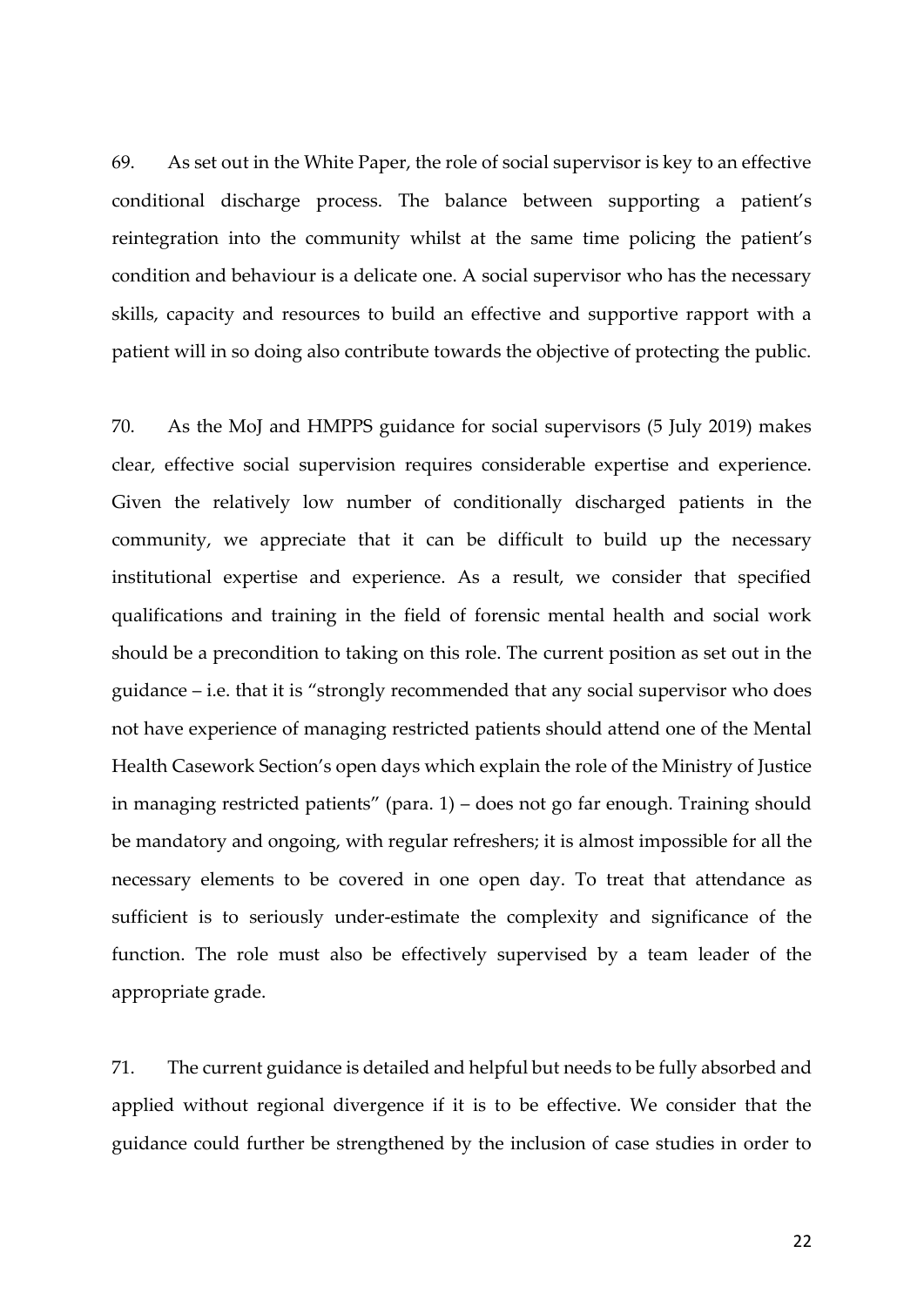provide practical examples, and could potentially also include flow charts and diagrams to provide a summary of the relevant considerations and processes.

**Q23: For restricted patients who are no longer therapeutically benefitting from detention in hospital, but whose risk could only be managed safely in the community with continuous supervision, we think it should be possible to discharge these patients into the community with conditions that amount to a deprivation of liberty. Do you agree or disagree that this is the best way of enabling these patients to move from hospital into the community?**

72. *Not sure.*

#### **Q23a: Please give reasons for your answer.**

73. We agree that patients should not remain in hospital longer than is necessary merely because there is no available suitable legal route out of hospital which allows for the management of risk without a deprivation of liberty. It is also right that action ought to be taken to regularise arrangements currently in place that are unlawful: This was specifically acknowledged in the HMPPS MHCS guidance 'Discharge conditions that amount to deprivation of liberty' (Jan 2019) which states (at s.2, p.2) that "the Secretary of State recognises that there are some patients already living in the community subject to conditions amounting to a deprivation of liberty and, therefore, unlawful conditions".

74. However, the question of whether a 'supervised discharge order' is the best mechanism for achieving this legitimate aim does not afford a straightforward answer. We would be concerned about the potential for the restrictive conditions involved in such orders to become the "new normal" in a culture that is already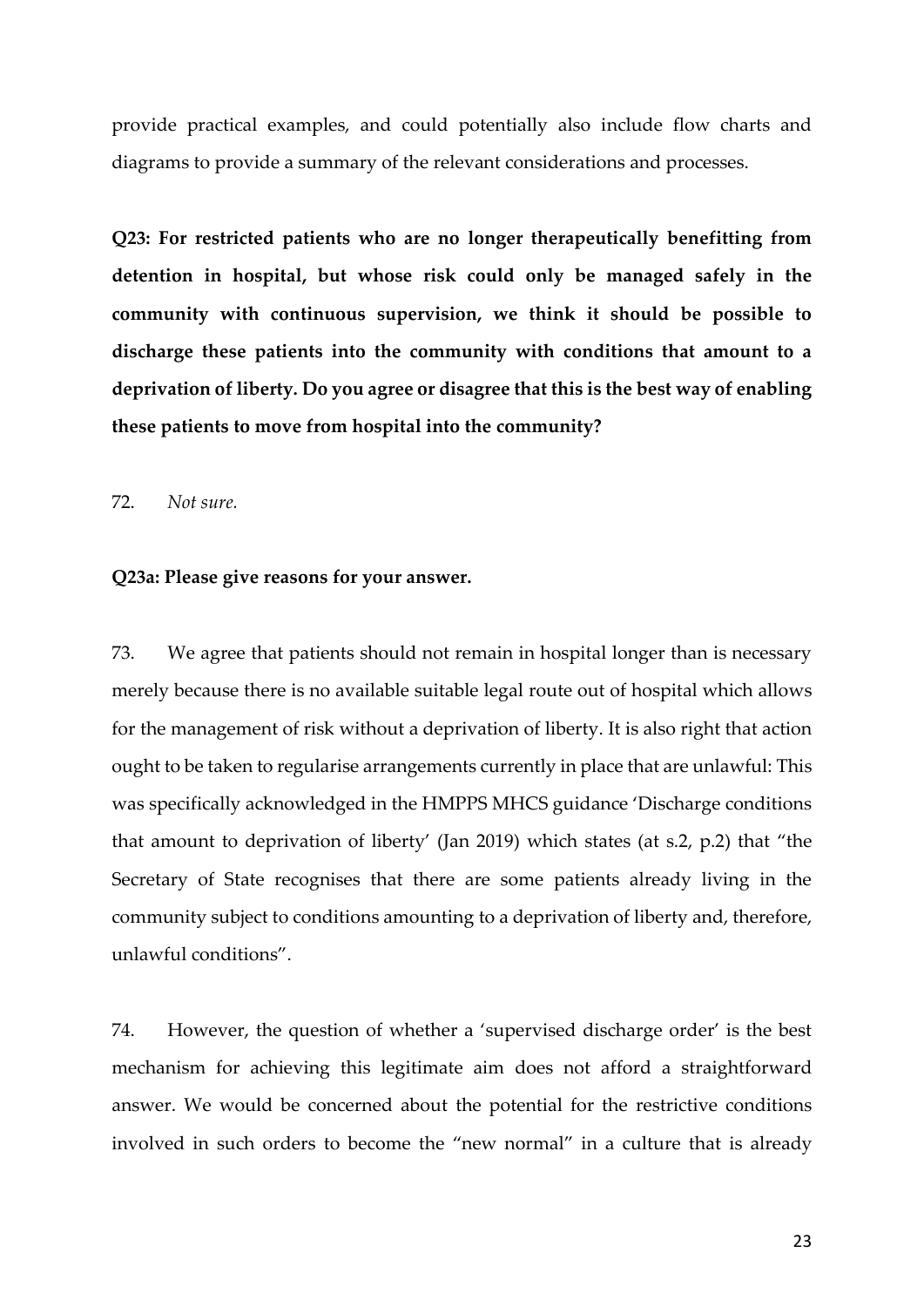increasingly risk averse – a culture that the recommendations of the Independent Review seek to address.

75. We wonder whether there might be advantages to maintaining the status quo - i.e. the "temporary operational solution while legislative change is considered". This has operated so that the Secretary of State will consent to the use of a long-term escorted leave of absence under s.17(3) MHA if it appears appropriate in an individual case and until such time as the patient is ready for arrangements that do not amount to continuous supervision and control (see s.6 of the Jan 2019 guidance). Such a mechanism may provide for greater flexibility and lend itself more naturally to a gradual reduction in the restrictiveness of the arrangements.

76. We recognise, however, that in cases where there is no therapeutic benefit of any kind in continued treatment in hospital the use of extended s.17 leave may not be an appropriate solution: as confirmed in the recent case of *DB v Betsi Cadwaladr University Health Board* [2021] UKUT 53 (AAC), for it to remain "appropriate for [a patient] to be liable to be detained in a hospital for medical treatment" a significant component of her treatment must be in hospital. In that case, the Upper Tribunal held that liability to detention was not a fallback when other options were unsuitable or unavailable and indicated that if the statutory conditions for (liability to) detention are not met, discharge must be directed. Suitability of extended leave in the types of cases envisaged may depend on the nature and extent of contact and treatment that a patient continues to have in hospital (bearing in mind the broad definitions of "hospital" and "treatment" given in *KL v Somerset Partnership NHS Foundation Trust* [2011] UKUT 233 (AAC) and *SL v Ludlow Street Healthcare* [2015] UKUT 398 (AAC) respectively).

77. The use of s.17(3) powers may also be less appropriate in cases where the risks are unlikely to reduce or change, such that in all likelihood constant supervision will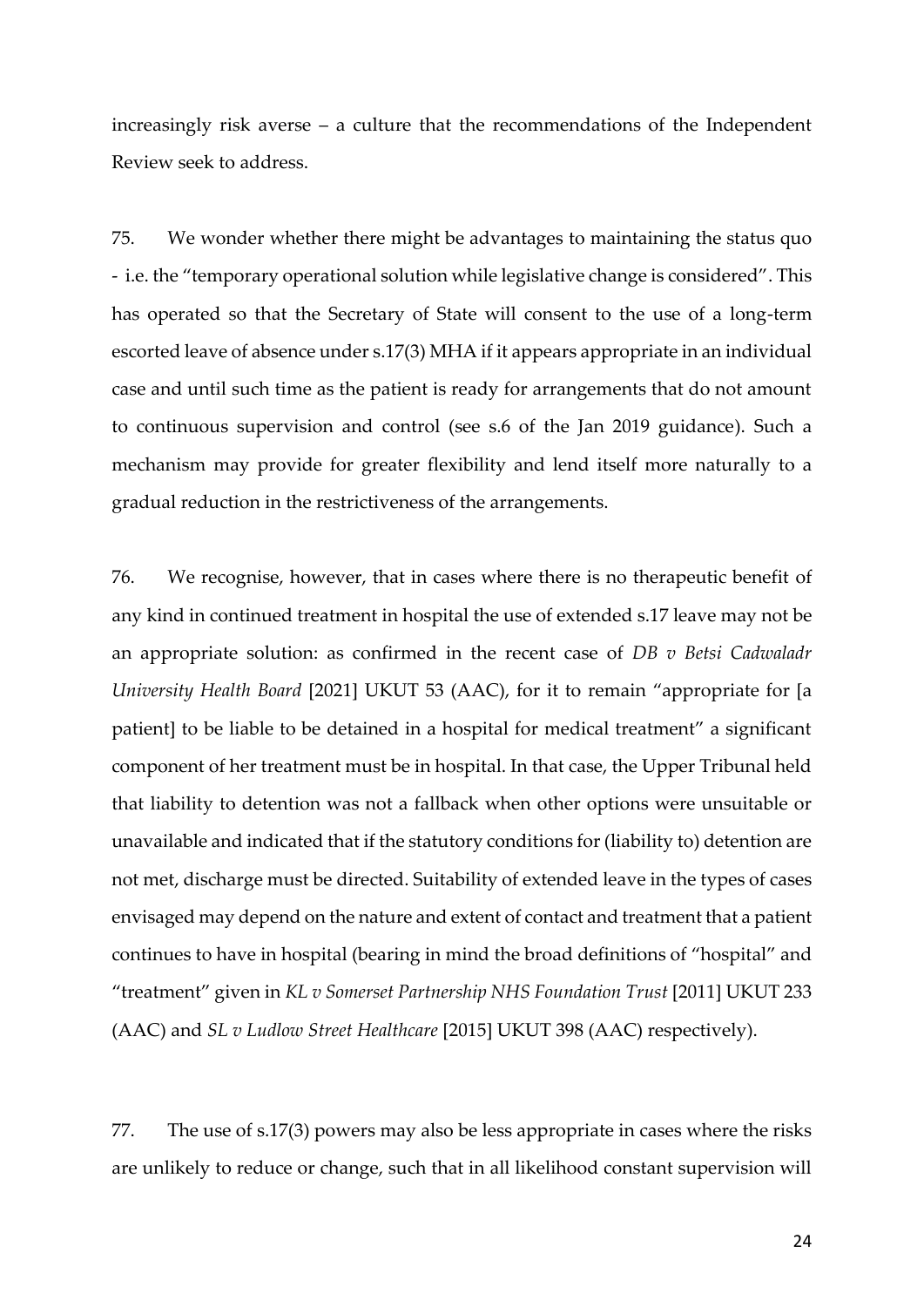remain necessary in the longer term. Reliance on s.17(3) could also give rise to issues in relation to aftercare arrangements given that the s.117 obligation does not bite until the patient ceases to be detained (though such difficulties should be remediable).

78. In the absence of any information and data as to how the temporary operational solution has been working in practice it is not possible for us at this stage to form a settled view as to whether a 'supervised discharge order' is a necessary legislative change, and one which meets the legitimate aim discussed above in the least restrictive way possible.

**Q24: If agree:- We propose that a 'supervised discharge' order for this group of patients would be subject to annual Tribunal review. Do you agree or disagree with the proposed safeguard?**

## **Q25: Beyond this, what further safeguards do you think are required?**

79. In relation to questions 24 and 25, we consider that if patients are to be made the subject of a 'supervised discharge order' they should be entitled to the same degree of protection as those deprived of their liberty by existing legal arrangements: see *Secretary of State for Justice v MM* [2018] UKSC 60 at para. 37 per Lady Hale.

#### **CHAPTER 9. People with a learning disability and autistic people**

#### **Question 26**

**Do you agree or disagree with the proposed reforms to the way the MHA applies to people with a learning disability and autistic people?** 

80. We welcome the commitment to 'reducing reliance on specialist inpatient services for this group, and to developing community alternatives.' A key focus must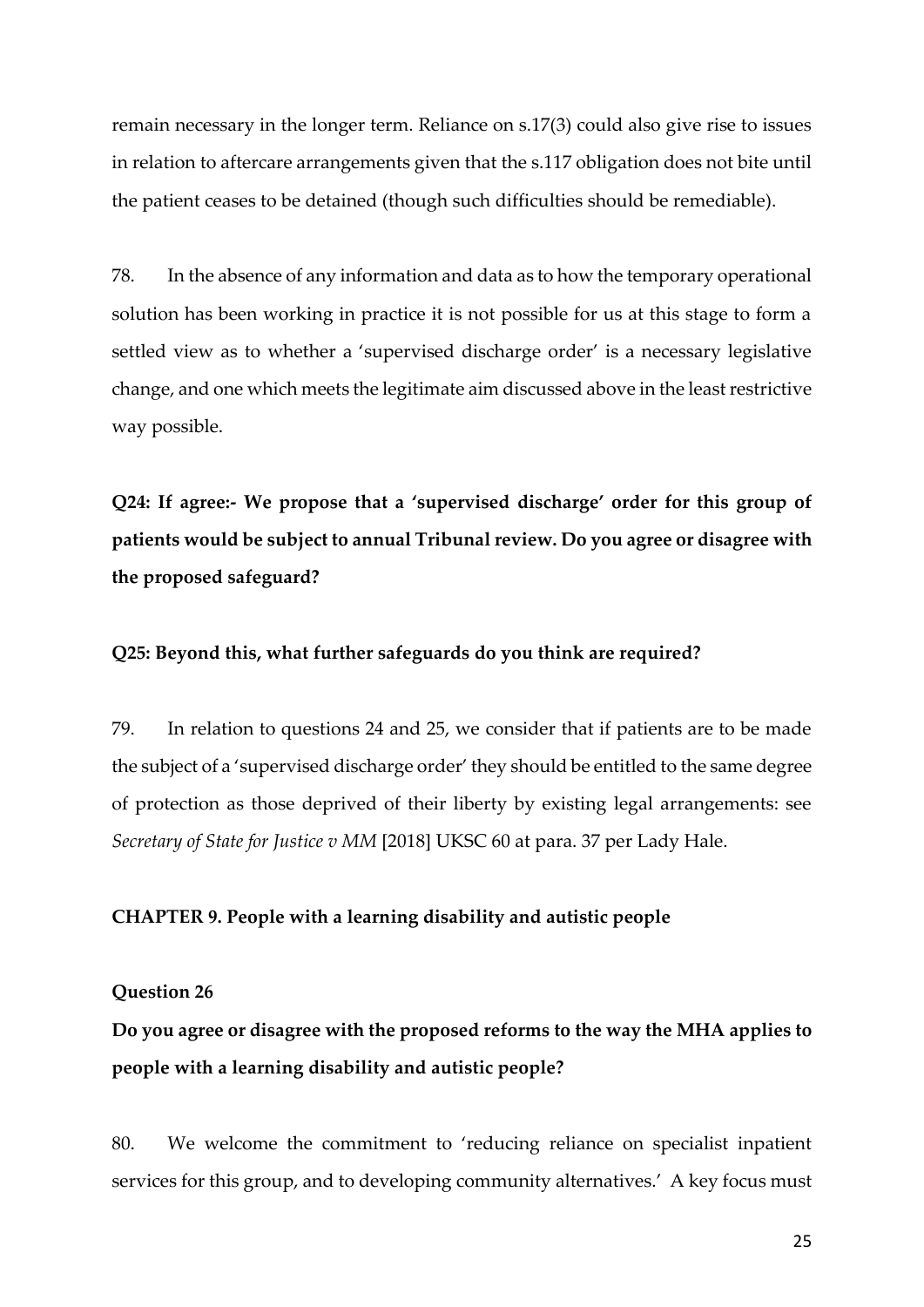remain on preventing the need for any detention, or ensuring that detention is a matter of last resort. The JCHR (2019) proposed a specific narrowing of admission criteria for this group, which included express reference to treatment 'not available in the community and only available in detention (i.e. as the last and only resort)'. We endorse that recommendation. It is our view that the priority must be for the provision of services promoting autonomy and independent living for this group recognising that institutional settings, and medium or long term inpatient admissions, are wholly inappropriate.

81. The IMHAR accepted that being placed in an environment lacking in 'reasonable adjustments' was far from ideal, and there are concerns that professionals delivering care within MHA services do not understand the specific needs of a person with a learning disability, autism or both. We note that the evidence presented to the IMHAR was equivocal with regard to whether or not this group of individuals should be excluded from the MHA completely. We acknowledge the concern that the exclusion altogether of individuals with autism or learning disability from detention under the MHA at times of special vulnerability or crisis may well lead to the wrong use of the deprivation of liberty (or in due course LPS) provisions in the Mental Capacity Act 2005 (MCA) for detention in ATUs or mental health units, or, as recognised by the IMHAR, to misdiagnosis of a mental health condition in order to achieve admission under the MHA, or to an undesirable reliance on the criminal justice system.

82. If it is to be accepted that some limited use of the MHA for this group is capable of providing therapeutic benefit and a safe place in which to offer support, a necessary corollary to that must be robust safeguards, and the availability of skilled specialist inpatient facilities. The new statutory principles and changes to the admission criteria proposed, and an increased frequency of access to the tribunal are useful safeguards.

26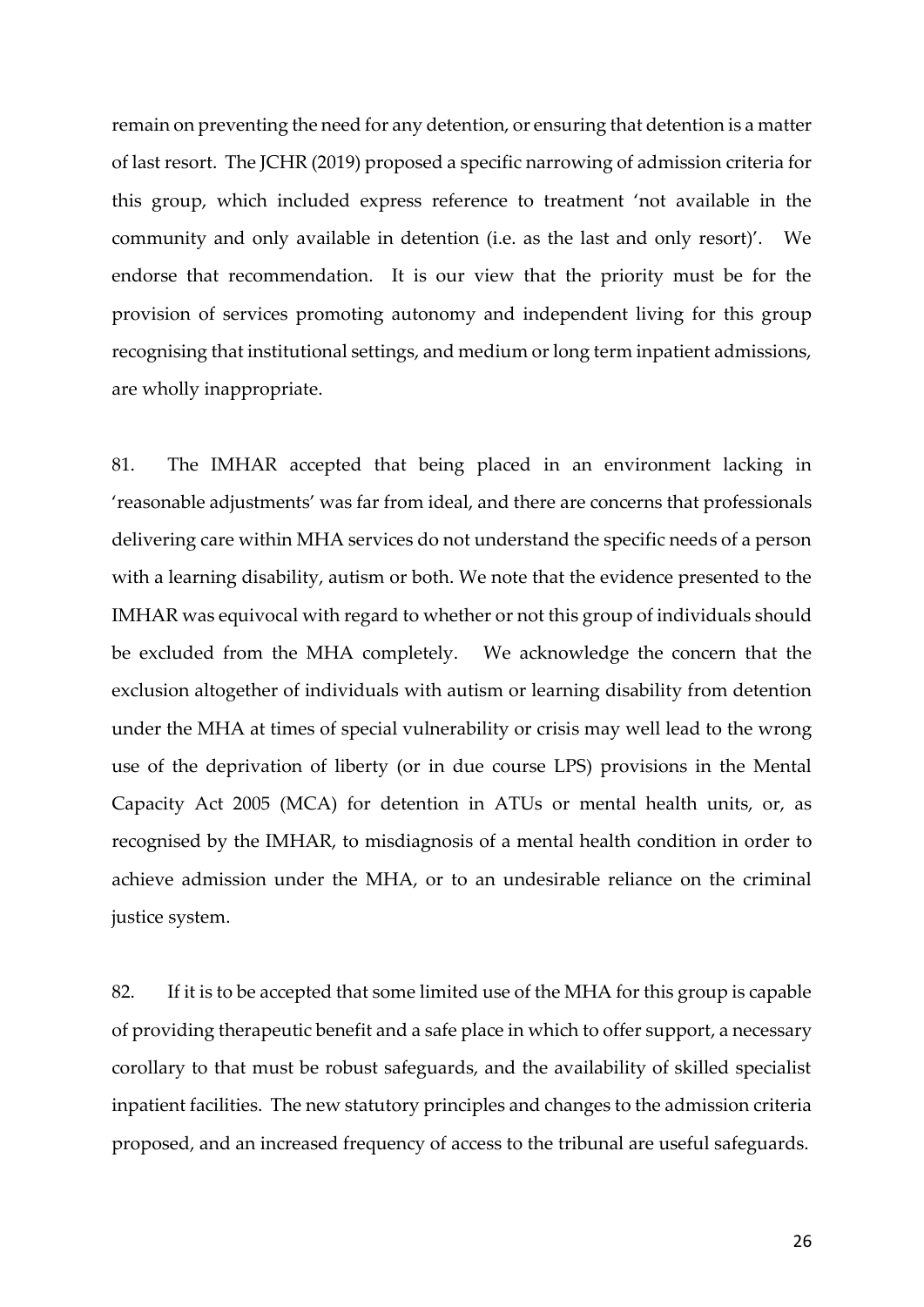83. We think that the risks noted above associated with the exclusion of this group from the MHA are relevant also to the tightening of criteria under the MHA for this group. This highlights again the need for good specialist assessment and care for this group in the community, based on individualised plans and including the availability of suitable housing, to prevent detention in the first place.

### **Question 27**

**Do you agree or disagree that the proposed reforms provide adequate safeguards for people with a learning disability or autistic people when they do not have a cooccurring mental health condition?** 

84. Please see our response above.

85. We are concerned that there are no express additional qualifying criteria for the detention of people with autism, as with learning disability.

86. We welcome the proposal that neither autism nor a learning disability will be mental disorders warranting compulsory treatment under section 3 MHA. This suggests that it will not be permissible to detain people with a diagnosis of autism, in the same manner as those with other mental disorders within section 1(2) MHA.

87. The current proposal is for a special procedure where "behaviour is so distressed that there is a substantial risk of significant harm to self and others (as for all detentions) and a probable mental health cause to that warrants assessment in hospital". The additional 'behaviour' criterion is intended to strengthen and expand the current qualification for learning disability under section 1(2) MHA. This and the requirement of a 'probable' mental health cause in addition, appear to raise the threshold for admission of this group. However, the interplay with the existing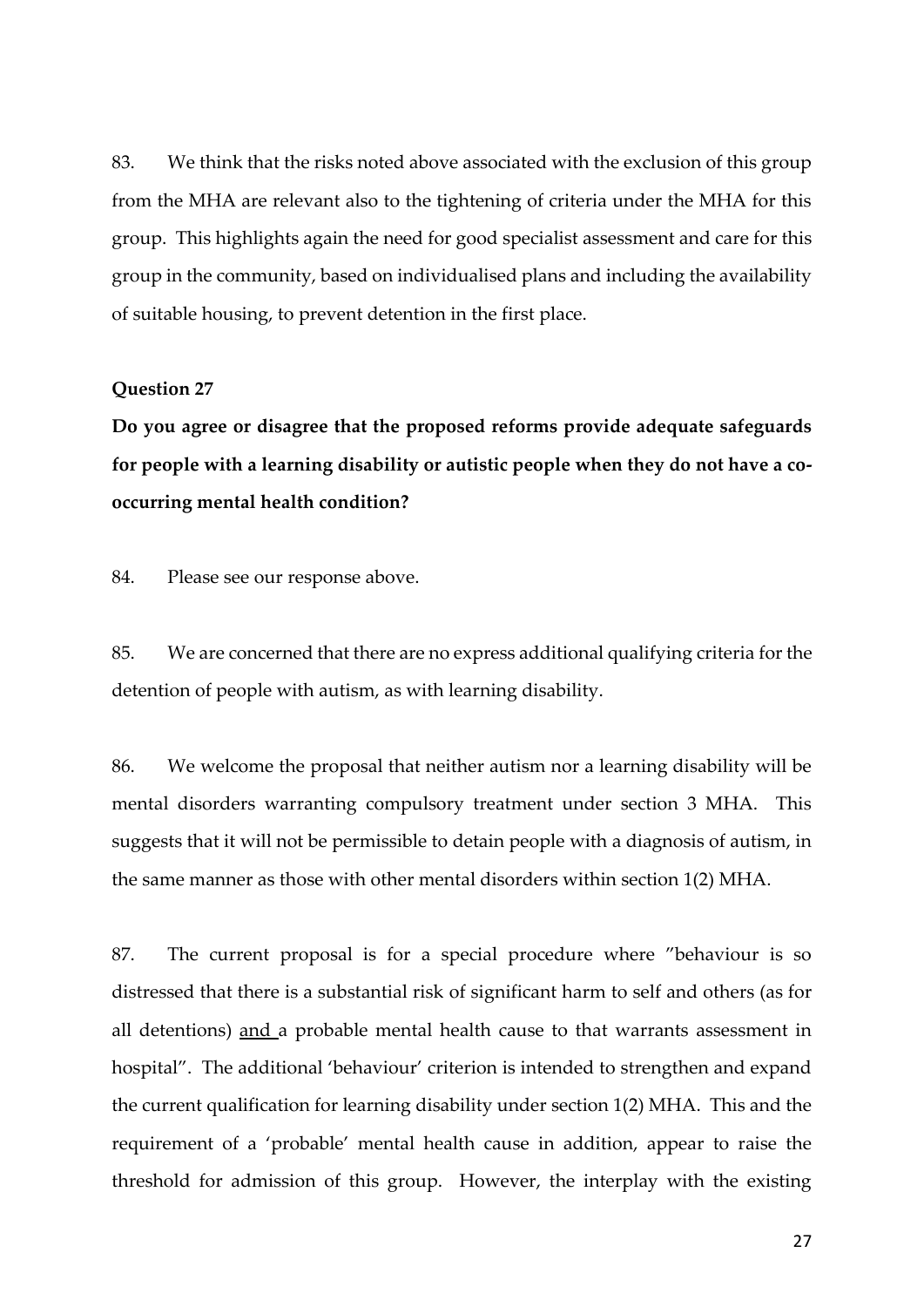criteria, is unclear. How does distressed behaviour add to, or how is it to be distinguished from, 'abnormally aggressive behaviour or seriously irresponsible conduct' for those with learning disability?

88. If admission under section 2 MHA is limited to those with a 'probable mental health cause' and continued detention under section 3 MHA is dependent on the existence of a mental health condition, diagnosed and with a treatment plan, then this is a welcome safeguard.

89. We are concerned that the limitation for section 2 MHA admissions may not be a realistic safeguard, and needs further explanation. Firstly, under section 2 MHA there will be only 28 days for this assessment to be completed, which brings into question the likelihood of a reliable assessment in this sensitive group with complex behaviours, in that time frame. It also raises again the question of the need for a specialist environment and specialist staff. The proposal does not identify what 'reasonable adjustments' are proposed. Secondly, the likelihood of a clear conclusion that there is no underlying mental health condition driving this behaviour so that discharge is the proper response may be difficult to achieve, or lead to detention as a default solution.

90. We note that there is to be a presumption that admission will be a last resort, and is aligned with the expectation that the Care (Education) and Treatment Review (CETR) is to form part of the admission decision.

#### **Question 28**

**Do you expect that there would be unintended consequences (negative or positive) of the proposals to reform the way the Mental Health Act applies to people with a learning disability and autistic people?**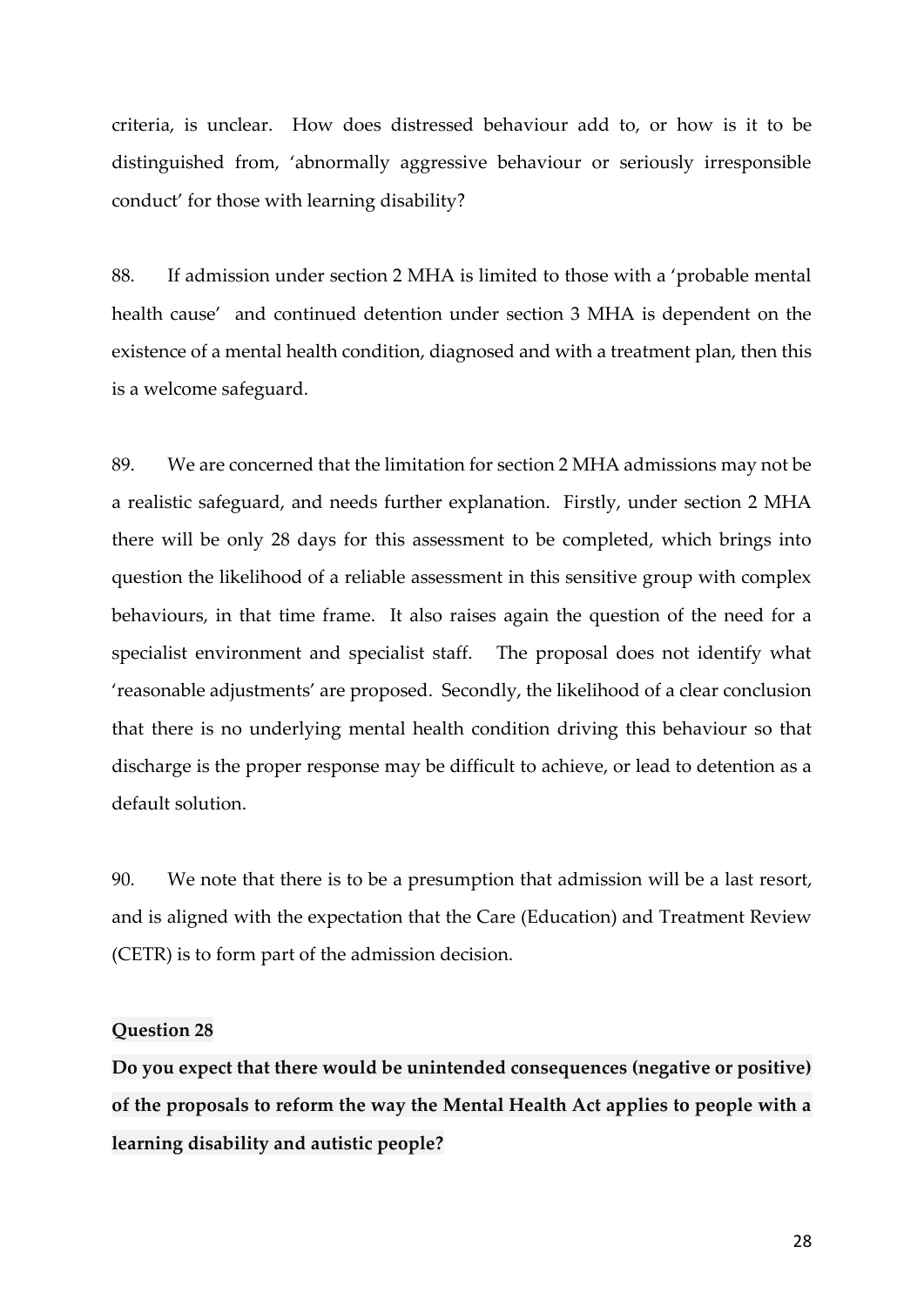#### 91. Please see above.

#### **Question 29**

**We think that the proposal to change the way that the Mental Health Act applies to people with a learning disability and autistic people should only affect civil patients and not those in the criminal justice system. Do you agree or disagree?** 

92. We are unable to comment on this question without further justification for such a distinction. Currently, the admission criteria under the civil and criminal parts of the MHA are the same.

### **Question 30**

**Do you expect that there would be unintended consequences (negative or positive) on the criminal justice system as a result of our proposals to reform the way the Mental Health Act applies to people with a learning disability and to autistic people?** 

#### 93. See above.

#### **Question 31**

**Do you agree or disagree that the proposal that recommendations of a care and treatment review (CTR) for a detained adult or of a care, education and treatment review (CETR) for a detained child should be formally incorporated into a care and treatment plan and responsible clinicians required to explain if recommendations aren't taken forward, will achieve the intended increase compliance with recommendations of a CETR?** 

94. We strongly agree with this proposal, with the caveat that the provision and quality of care and treatment plans and care and treatment reviews is highly variable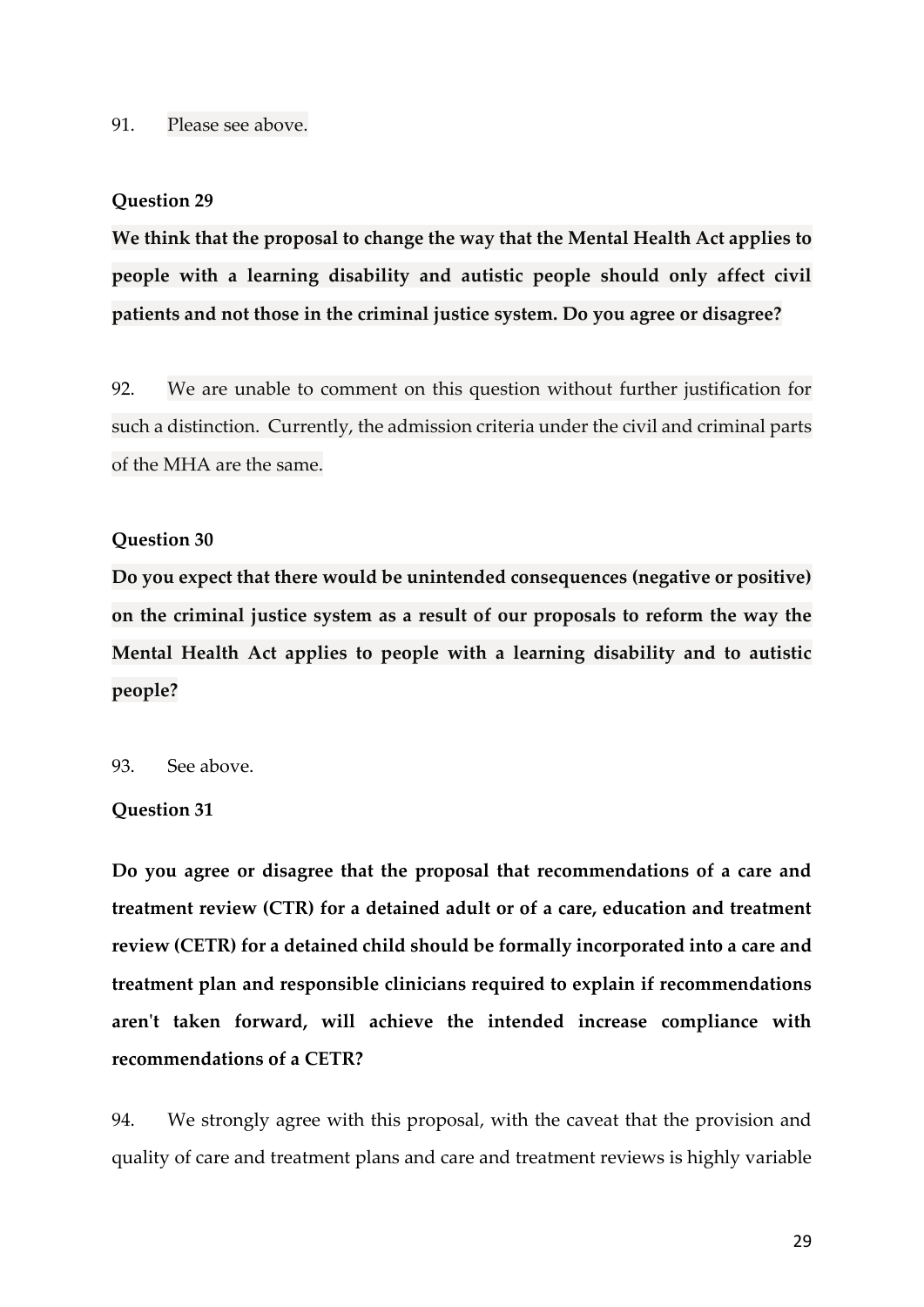at present. We support any proposals to achieve compliance with the recommendations of a CETR. We would like further clarity as to whether, and if so, how, it is envisaged that compliance will be enforced.

95. Please see responses to the proposals in chapter 4 on care and treatment plans.

## **Question 32**

**We propose to create a new duty on local commissioners (NHS and local government) to ensure adequacy of supply of community services for people with a learning disability and autistic people. Do you agree or disagree with this?** 

96. There is a clear need for an increased supply of community services for this group so the commitment to create new duties of this kind is welcome, and should reduce the use of mental health inpatient services. It will require a commitment to provide adequate funding for such services. An effective and clear joint duty is required to prevent the current shifting of responsibility between local commissioners.

## **Question 33**

**We propose to supplement this with a further duty on commissioners that every local area should understand and monitor the risk of crisis at an individual-level for people with a learning disability and autistic people in the local population through the creation of a local 'at risk' or 'support' register. Do you agree or disagree with this?** 

97. We agree with this proposal.

**What can be done to overcome any challenges around the use of pooled budgets and reporting on spend on services for people with a learning disability and autistic people?**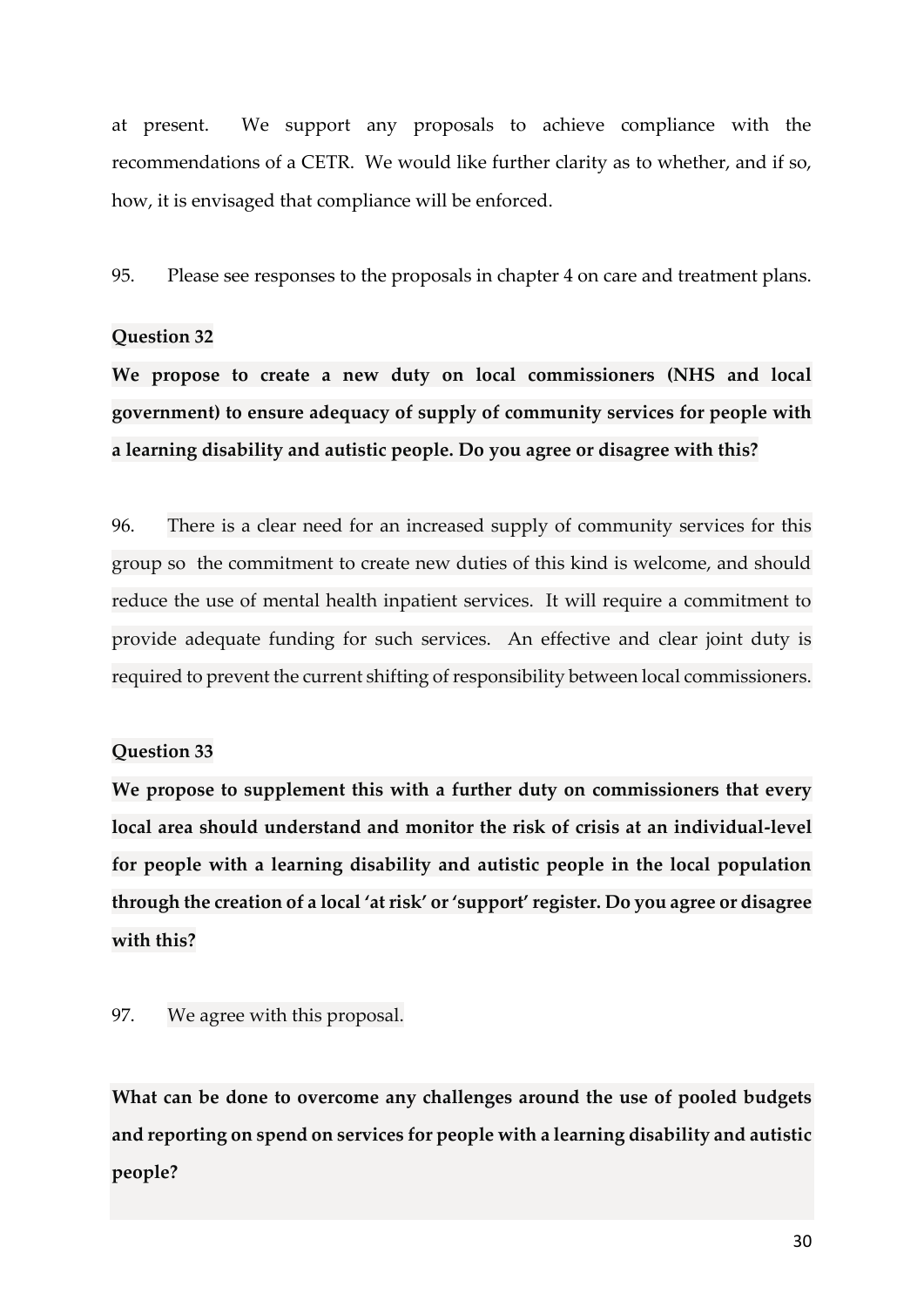98. We agree that more can be done to ensure the effective pooling of budgets to achieve a seamless provision of care without unreasonable delays. We can only consider the use of mandatory pooling in these cases as likely to be effective.

# **Question 17 – How should the legal framework define the dividing line between the Mental Health Act and the Mental Capacity Act**

99. Any question as to how a person is deprived of their liberty must take as its underlying principle the need to ensure compatibility with article 5 of the European Convention.<sup>17</sup> We welcome any attempt to resolve the ambiguity created by the interface between the two statutory regimes, i.e. in respect of an individual who lacks capacity to decide whether to be admitted or to consent to the treatment but is not objecting to such admission or treatment.<sup>18</sup>

100. We share the concerns set out in the Review that the Mental Health Act regime has been used where it was considered that the Mental Capacity Act was too onerous. While acknowledging the administrative burden inherent in any application to deprive an applicant of their liberty under the DOLs regime following the *Cheshire West* decision, we do not consider that this presents a justification of derogating from fundamental rights: if an applicant is to be deprived of their liberty, there is an absolute need for that deprivation to be in accordance with the law and to permit access to a competent tribunal to enable judicial oversight.

101. That said, we are conscious of the need for clarity. We support in general terms the recommendation of the review that the deprivation of those who lack capacity but do not object should be authorised under the Mental Capacity Act.

<sup>17</sup> See *HL v United Kingdom* (2005) 40 EHRR 32, which makes clear that detaining patients incapable of consent to admission must be through a procedure prescribed by law.

<sup>&</sup>lt;sup>18</sup> AM *v* South London & Maudsley NHs Foundation Trust [2013] UKUT 0365 (AAC)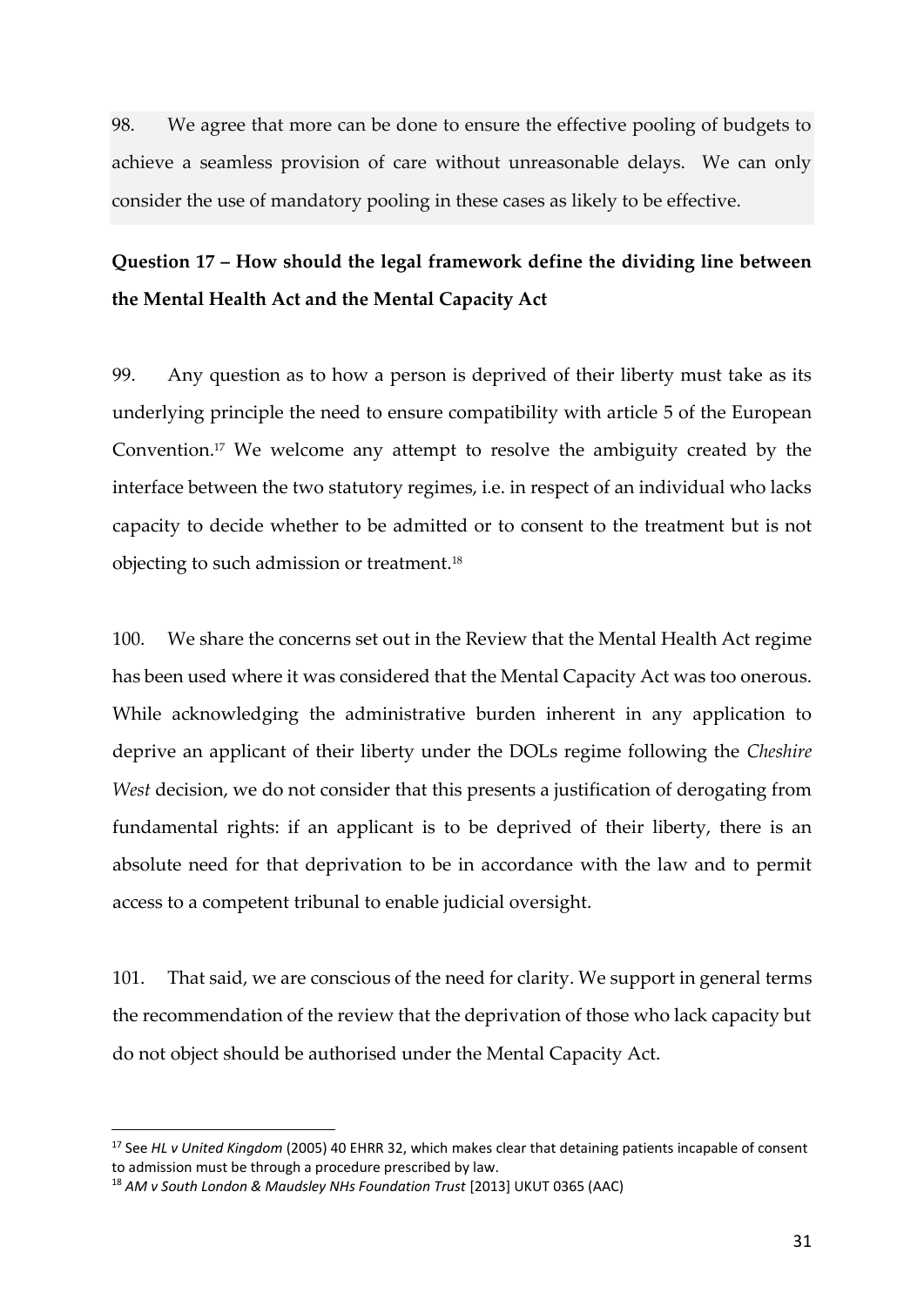102. While we do not share the concerns that "objection" is difficult to identify (not least because any approach should focus on settled intention, not fleeting consent or objection and should always place – as noted above – the autonomy of the individual at the core of decision-making), we agree that terminology could be amended, so that the concept of "objection" is replaced with treatment being "against the person's known will and preference".<sup>19</sup> That would, of course, provide a tie-in with the proposals for prior consent. We also support the call for clear guidance on what objection looks like in practice.

103. We have some concerns about the use of the amended section 4B to address concerns where there is an ambiguity over a person's objection. The wording of section 4B is designedly tight to allow a temporary deprivation for "life-sustaining treatment or vital act", the latter being defined as an act which is "necessary to prevent a serious deterioration in P's condition". It is difficult to see how this wording fits with a situation where a person is being detained in order to ascertain whether they are consenting. We agree with the observation that this would require a further amendment of the Mental Capacity Act.

104. We question, however, whether that is an appropriate measure to take. Permitting deprivation for a period of 72 hours in order to determine whether or not the person is objecting is in our view a restriction on liberty that is difficult to justify. It is not accompanied by any (or any sufficient) procedural safeguards. Moreover, it is to address a difficulty which we are not convinced does or should exist – as noted above, ascertaining objection should not be outwith the scope of professionals dealing with these matters on a regular basis. We are also concerned about the potential

<sup>&</sup>lt;sup>19</sup> FN 132 of the Review.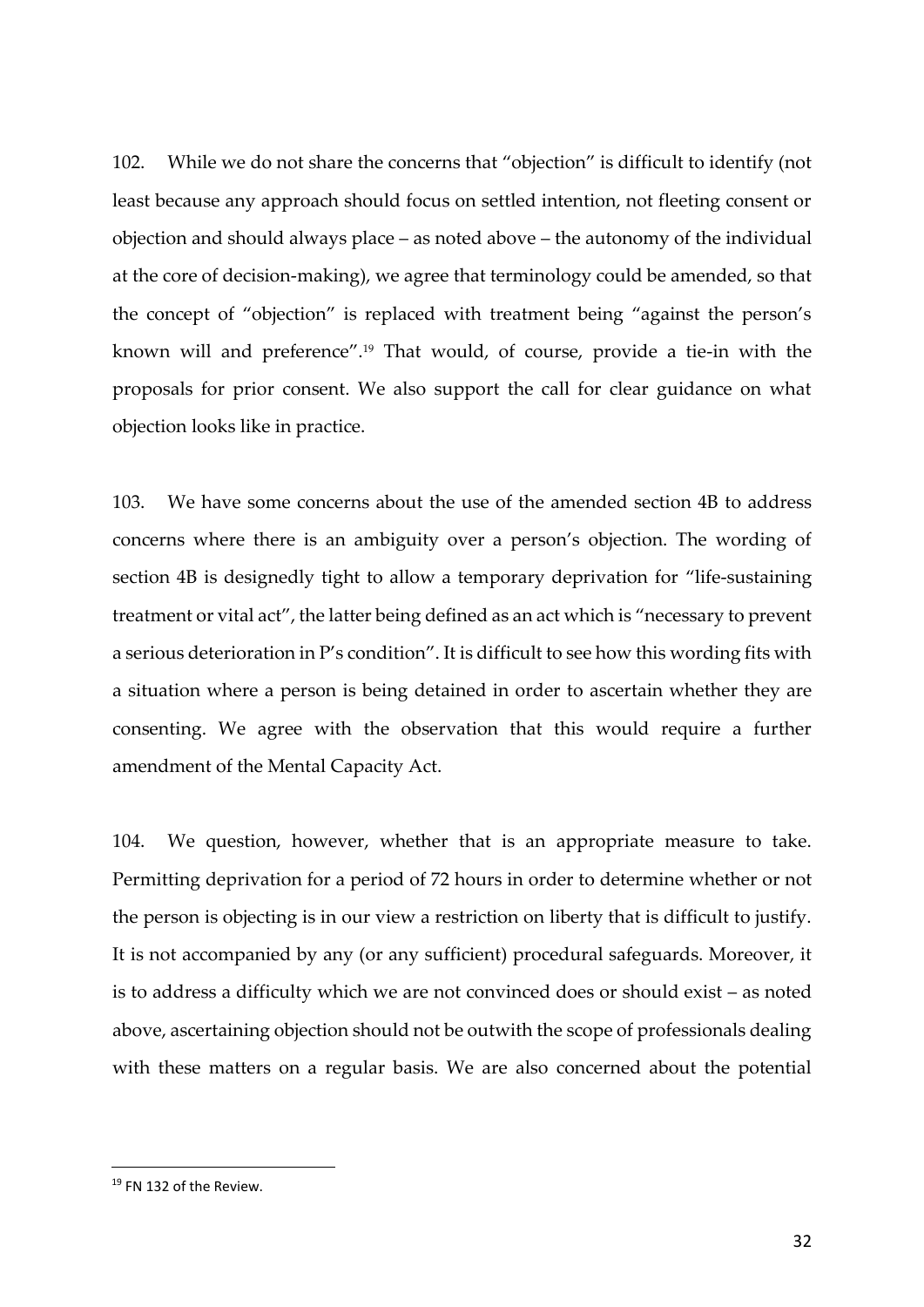"creep" of the powers under section 4B, which have been formulated to be narrow by definition.

105. In our view, any decisions as to deprivation should be based on clear decisionmaking. Accordingly, we believe that deprivation under the Mental Capacity Act should only occur where there has been a decision that an applicant both lacks capacity and is not objecting to the treatment; permitting a stop-gap or emergency measure to afford time for decision-making to be finalised is not appropriate in the context of this legislation.

106. As to the question of those who need to be detained not on the basis of the risk they pose to themselves but the risk they pose to others, we have some concern about the use of the Mental Capacity Act to facilitate such detention. There is a risk that such a development would blur the fourth principle of the Mental Capacity Act – i.e. that a person is not deemed unable to make a decision simply because the decision is an unwise one. Moreover, it has the potential to "leak" into decisions under the Mental Capacity Act on welfare matters – permitting decisions to be taken on the basis of their impact on others rather than the person.

107. Those concerns need to be balanced against the need for clarity in the division between the two statutory regimes.

108. Drawing those together, we take the view that those who need to be detained to protect others from harm, who lack capacity to make the relevant decision and who are not objecting to detention, should be managed under the Mental Capacity Act. Any other position risks undoing the beneficial work that the amendments and reforms are designed to promote.

33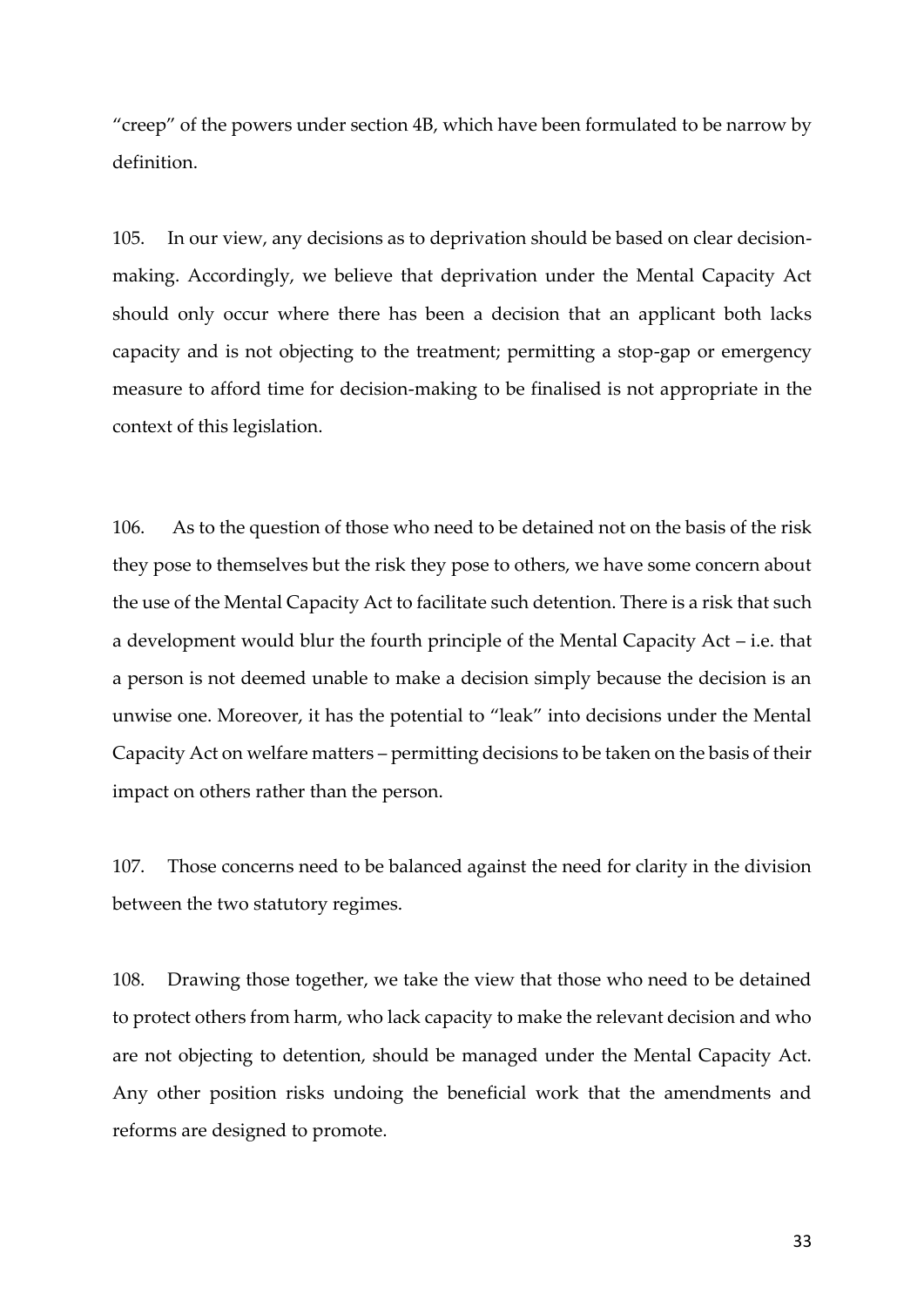109. Where we are in full agreement with the Review is that no steps can be taken or final decisions made until the new LPS arrangements have had time to "bed in". There will be teething problems with the new regime and it would be disproportionate to introduce into that process the additional burden of managing a new regime for balancing between the MCA and MHA.

110. We would suggest that a further consultation needs to take place on this issue once the government has clearer plans for a way forward and after the LPS has been in operation for a year. That consultation should include consultation on the relevant guidance.

### **Question 18 – advance consent**

111. The consultation as drafted does not ask whether advance consent to informal admission should be permitted as a principle, but rather whether it should be set out in the MHA and the Code of Practice.

112. We have some concerns about the principle of advance consent. We do not agree with the Law Commission's view<sup>20</sup> that an applicant can agree to waive their article 5 rights in advance, without knowledge of the circumstances in which those rights would be violated or the nature of the confinement.<sup>21</sup> There is plainly a distinction between, on the one hand advance consent to a specific treatment or the withholding of a specific treatment at end-of-life stage and the speculative agreement to an unknown form of detention for an unknown period of time and subject to an unknown form of treatment.

<sup>&</sup>lt;sup>20</sup> Law Comm No 372, paragraph 15.8

<sup>21</sup> We do not accept that *HL v UK* (2005) EHRR 32 is authority for the propostion that a person can validly consent to confinement in advance.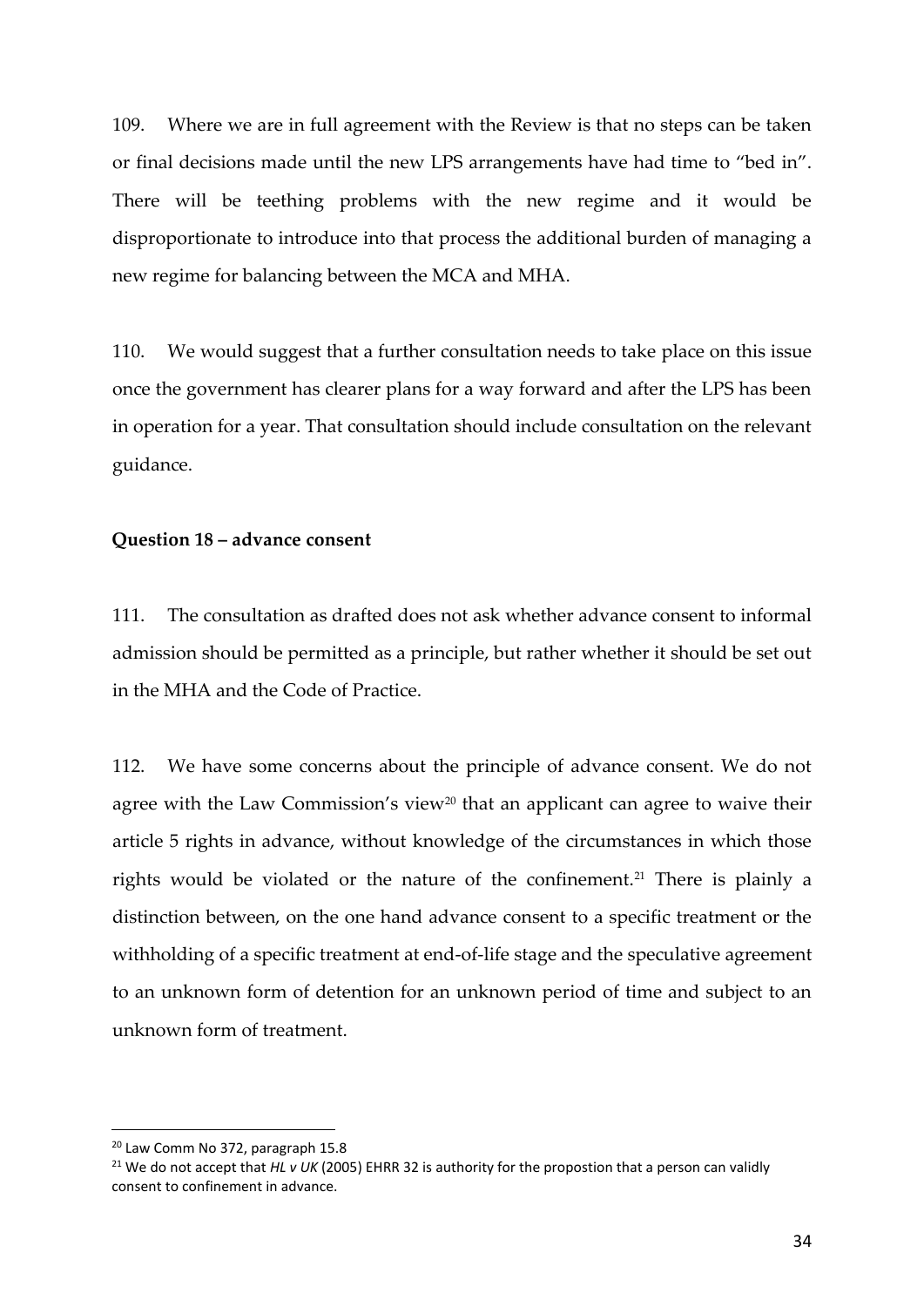113. It follows, therefore, that we disagree with placing such advance decisions on a statutory footing or including them in the Code of Practice.

114. If, however, the proposal is progressed, we are firmly of the view that safeguards are essential and should include the following –

- Any advance consent should only be given following discussion and the involvement of an advocate or mental health professional.
- Any advance consent should be subject to regular reviews to ensure it reflects the enduring intention of the person.
- Advance consent should be limited in scope, both in terms of the detention and treatment to which there is agreement and in time: we would suggest that advance consent should be only given for a limited period, such as 14 days.
- While a get out clause has some merit in tempering the interference with an applicant's rights, there are practical difficulties in ascertaining whether someone who lacks capacity can withdraw former consent. We do not understand how such a principle would work in practice.
- There would need to be a clear route of challenge by either an advocate or a Nominated Person to challenge any detention based on advance consent.

## **Accident & Emergency**

115. We agree with the Review that the extension of section 5 of the Mental Health Act to permit a hospital to detain a person in crisis would be wrong and would not achieve the aim it seeks to achieve. It is wrong because it is unduly restrictive to extend the summary powers in section 5 to detaining a person who is in crisis; as such it would be, in our view, a violation of article 5 that would be difficult in a crisis situation to justify. It would not achieve the aim it seeks because, as the Review notes, the person may have reasons other than resistance to treatment that inform their decision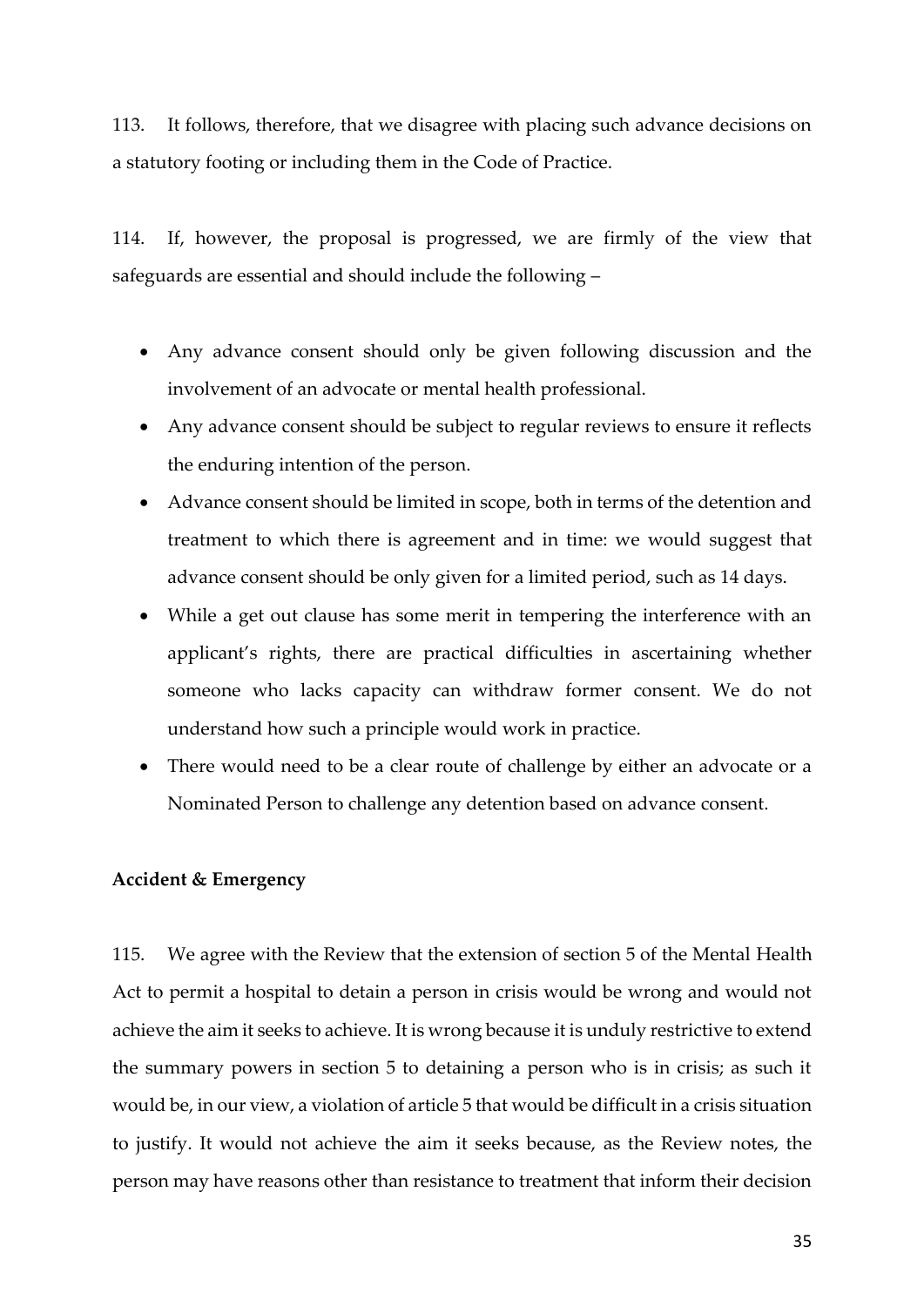to leave A&E and the availability of support during the extended period of detention is unlikely to be sufficient to address the crisis.

116. We do not accept that limiting the enhanced power under section 5 to senior clinicians would assist, to the contrary we are of the view that it could create further delay and confusion for the person.

## **CHAPTER 10 Children and Young People**

117. We note that there are no questions in relation to this section because matters are being advanced via the Code of Practice rather than new legislation. We further note that the IRMHA reported before the decision of the Supreme Court in Re D, which provided clarification as to the legal position concerning parental consent to admission to hospital in relation to 16-17 year olds who lack capacity to consent. The report did recommend that an IMHA is made available to children and young people who are in hospital, including those who are informal patients. It further suggested that the advocate should be trained to work with families as well as children and young people. It does not appear that these recommendations will be adopted. This is a matter of regret.

118. The review recommended that children and young people who are informal should also have a care plan review which could be on a statutory basis. We are pleased to see from the White Paper that the Government intends to follow this.

# **CHAPTER 11 The experiences of people from black, Asian and minority ethnic backgrounds**

119. This chapter does not invite specific answers to questions. However, the mental and physical health inequalities endured by black, Asian and ethnic minority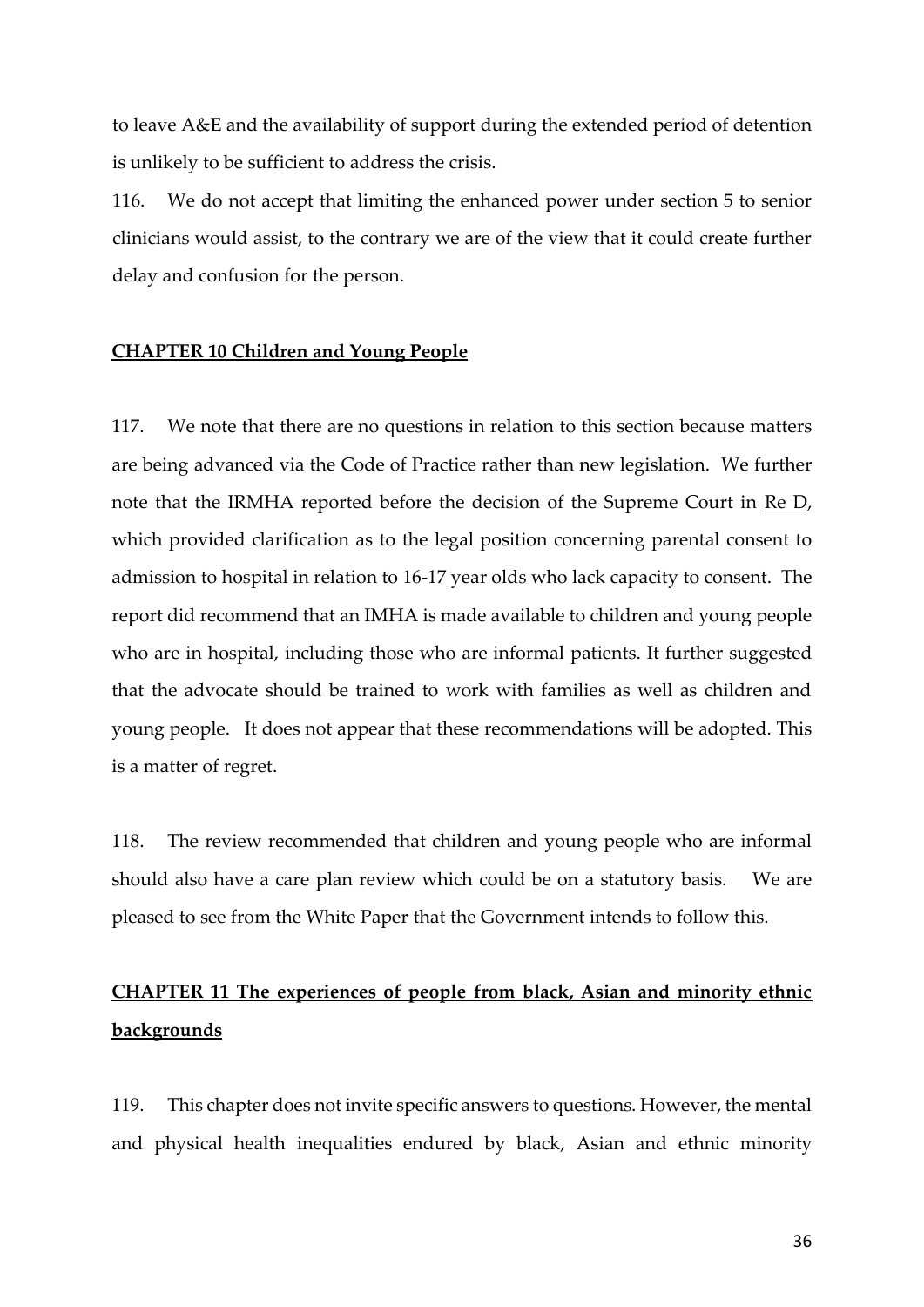communities, as laid bare by research<sup>22</sup> including the Independent Review, seemed to us to demand comment on the proposals contained in this chapter.

120. We welcome the proposals specifically targeted to addressing the disproportionate adverse impact of the mental health system on black and minority ethnic communities. In particular we consider that the following laudable aims are worth re-stating:

e. The pledged introduction of a new Patient and Carer Race Equality Framework designed to improve access and engagement and to include a requirement to monitor data in line with the Public Sector Equality Duty;

f. The promise to legislate to provide "culturally competent advocacy" following funding for pilots in 2022;

g. Allocation of up to £4M in funding to research projects aimed at identifying and explaining the causes of mental health problems in BME communities and to developing interventions tailored to specific groups and in particular to people, children and young people of black African and Caribbean descent;

h. The commitment to diversifying the cadre of senior mental health professionals and in particular to increase the representation of clinical psychologists of black African and Caribbean descent;

```
https://committees.parliament.uk/publications/3965/documents/39887/default/; 
https://www.bmj.com/content/372/bmj.m4921; 
https://assets.publishing.service.gov.uk/government/uploads/system/uploads/attachment_data/file/908434/
Disparities in the risk and outcomes of COVID August 2020 update.pdf.
```
<sup>&</sup>lt;sup>22</sup> Chapter 4 of Byrne et al (Eds), Ethnicity, Race and Inequality in the UK: State of the Nation (Policy Press, 2020); Memon et al, *BMJ Open 2016*, 6; "Perceived barriers to accessing mental health services among black and minority ethnic (BME) communities: a qualitative study in Southeast England"; Royal College of Psychiatrists Position Statement on "Racism and Mental Health", March 2018 (PSO1/18); Race Equality Foundation, 2019, "Racial Disparities in mental health: Literature and evidence review". See also the profusion of reports on the impact of Coronavirus on BAME people: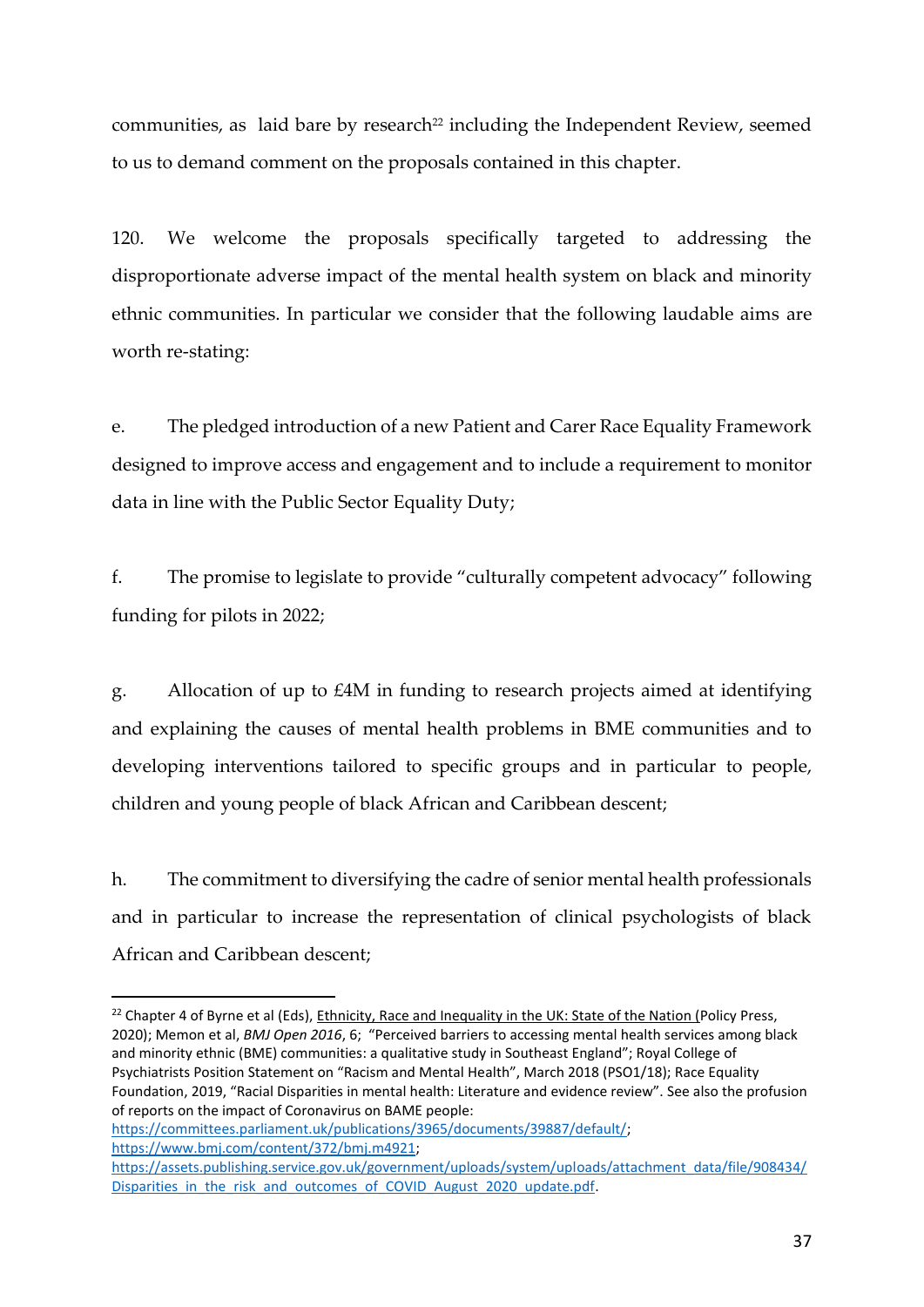i. The policy objective of reducing the use and duration of both detention and CTOs accompanying the proposed changes to the detention criteria;

j. The proposed move towards specialist mental health transportation vehicles in recognition of inappropriateness of conveyance in police vehicles and ambulances, particularly in the context of recorded fatalities and significant harm to black people during such journeys.

121. We look forward to further details of the funding streams that will be made available to facilitate the extensive cultural-change, re-organisation and re-allocation of resources, that will be required.

122. It is our view that the scale of the negative differential impact of the system on black and ethnic minority communities, and black African and Caribbean communities in particular, warrants urgent and bespoke intervention. Nonetheless, as observed in our response to the first consultation question, there is a need to anticipate future disparate impact on a range of potentially disadvantaged groups. This should relate not merely to averting known risks to particular groups, but also to the active promotion of positive health measures for those groups, targeted where necessary.

123. By way of example, the incidence of self-harm, suicide and suicidal ideation in the trans-community is alarmingly high as compared with the general population<sup>23</sup> and the Mental Health Foundation highlights a distinction in the reporting of mental health problems as between men and women, and suggests that rates of suicide and self-harm are higher in minority ethnic communities as compared to others.<sup>24</sup> The risks

<sup>23</sup> [https://www.lgbthealth.org.uk/wp-content/uploads/2018/08/LGBTI-Populations-and-Mental-Health-](https://www.lgbthealth.org.uk/wp-content/uploads/2018/08/LGBTI-Populations-and-Mental-Health-Inequality-May-2018.pdf)[Inequality-May-2018.pdf.](https://www.lgbthealth.org.uk/wp-content/uploads/2018/08/LGBTI-Populations-and-Mental-Health-Inequality-May-2018.pdf)

<sup>&</sup>lt;sup>24</sup> https://www.mentalhealth.org.uk/a-to-z/w/women-and-mental-health.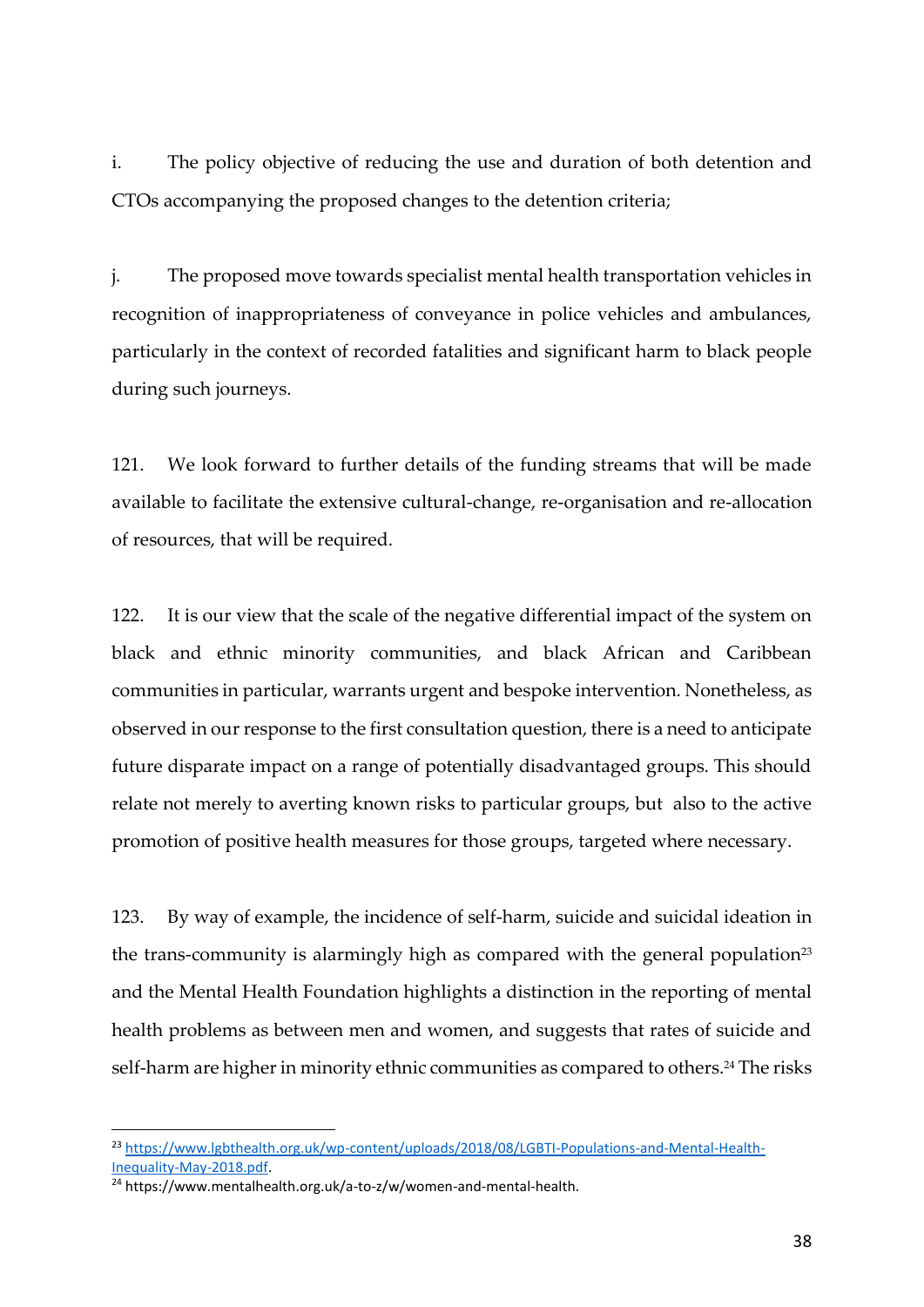peculiar to women within the mental health estate appear to be reflected in the NHS Patient Safety Strategy 2019 referred to in the White Paper.<sup>25</sup> However, it is not clear, for example, how much defining identity characteristics such as gender, genderidentity, class and sexuality, informed the crafting of the new proposed detention criteria. Equally, vulnerability to mental ill-health in black African and Caribbean communities is linked to issues such as stigma, racialised poverty, and to the experiences of racial discrimination and poverty themselves. Indeed, poverty inevitably worsens mental health outcomes for many different groups, including women as a category.

124. What these highlights - based only on a limited survey of research material reveal, is that the nature of the encounter with the mental health system is a complicated product of the intersection of a number of factors including disadvantage (or advantage) based on race, faith, gender-identity, gender, class and sexual orientation. Our concern is that the proposed reform grasps the opportunity not merely to improve the experience of those who come into contact with the mental health system, and those whose negative experience has been stark, but to begin to devise an integrated system conscious of the complex network of axes on which individuals live and experience mental ill-health.

**Question 35: In the impact assessment, we have estimated the likely costs and benefits of implementing the proposed changes to the Act. We would be grateful for any further data or evidence that you think would assist Departments in improving the methods used and the resulting estimates. We are interested in receiving numerical data, national and local analysis, case studies or qualitative accounts, etc, that might inform what effect the proposals would have on the following:**

<sup>&</sup>lt;sup>25</sup> See pp.97-98.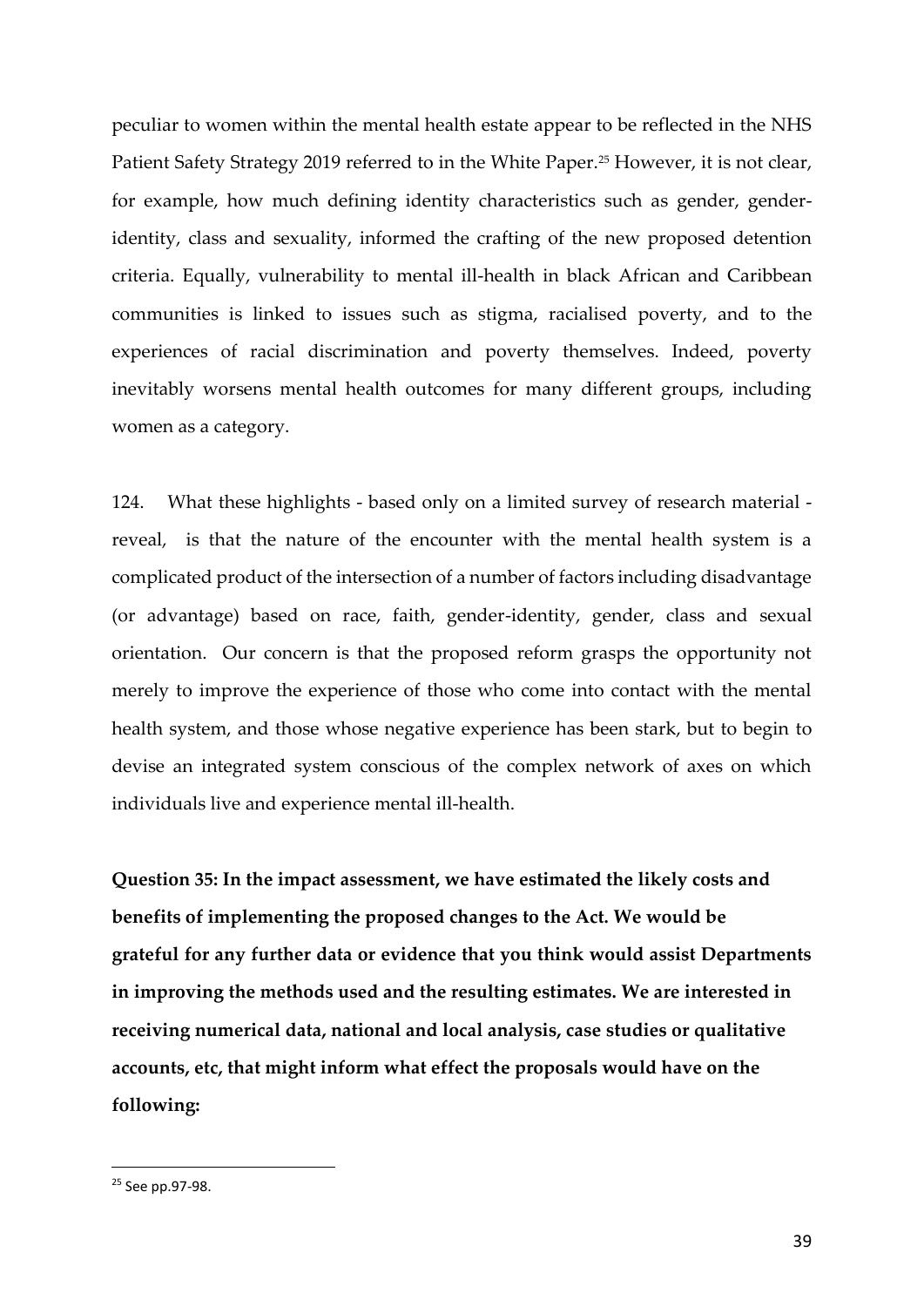**Different professional groups, in particular:**

**- How the proposals may impact the current workloads for clinical and nonclinical staff,**

**Independent Mental Health Advocates, Approved Mental Health Professionals, Mental**

**Health Tribunals, SOADs etc; and**

**- Whether the proposals are likely to have any other effects on specific interested groups that have not currently been considered.**

**Service users, their families and friends, in particular:**

- **How the proposal may affect health outcomes;**

- **How the proposals may improve the ability for individuals to return to work, or effects on any other daily activity;**

- **Whether the proposals are likely to have any other effects on specific interested groups that have not currently been considered; and**

- **Any other impacts on the health and social care system and the justice system more broadly.**

**Alternatively, please email your response to MHAconsultation2021@dhsc.gov.uk and**

**include what question you are responding to and your organisation (if appropriate).**

125. We are not a professional organisation that is expert in data generation, numerical or statistical analysis. Our responses to Question 35 are therefore limited and gleaned specifically from the experiences of practitioners of mental health law.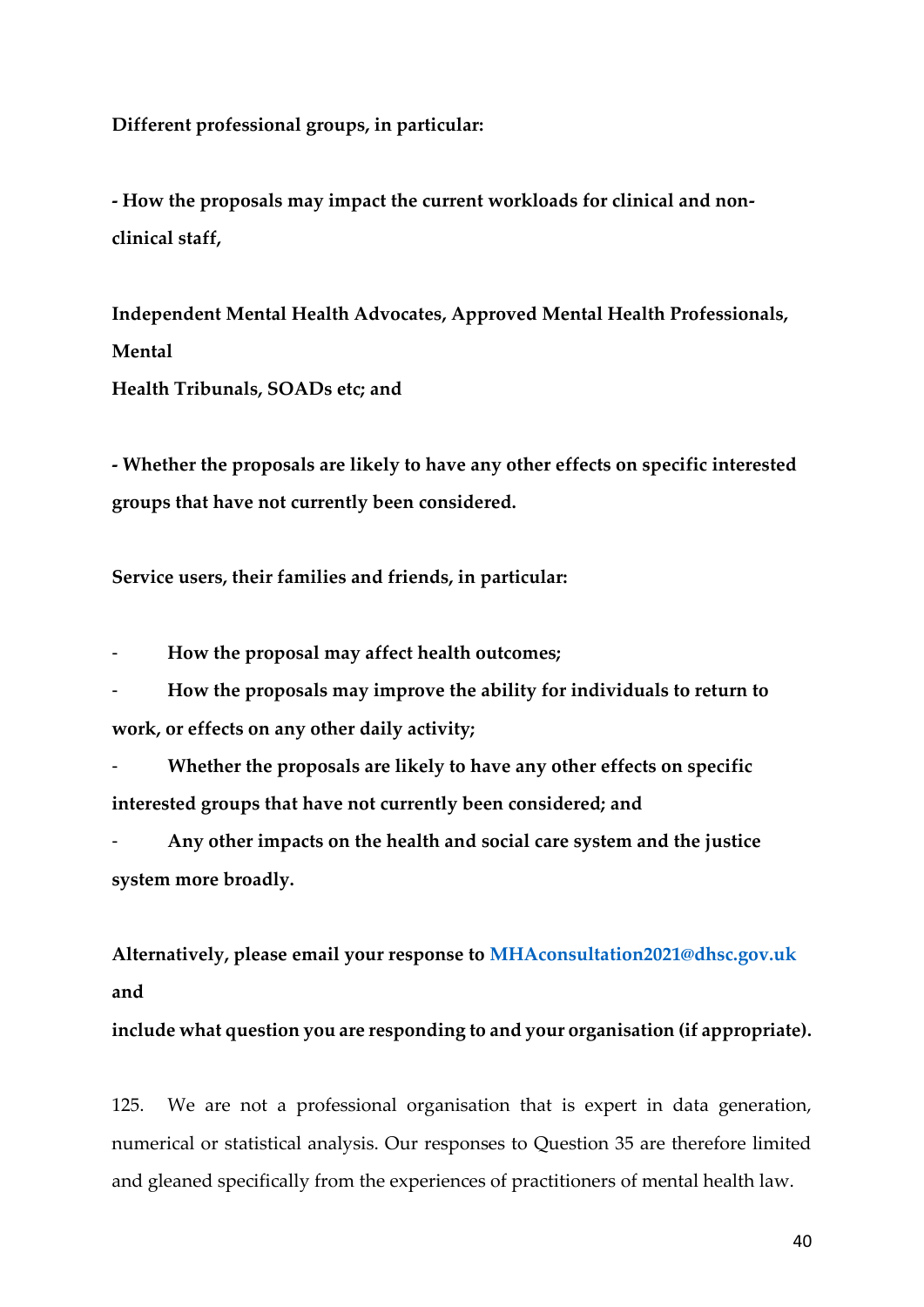126. We note that the extensive proposed changes to the framework for the provision of mental health treatment and care are going to require an immense level of investment in terms of capital, human resources and strategic leadership. These demands are onerous, and made more so by the challenges of implementation in the context of the COVID-19 public health crisis. It is only right, therefore, that the burdens on the workforce are properly recognised in the NHS Long Term Plan and its other relevant programmes of work. Right also that careful consideration be given to compliance with the Public Sector Equality Duty, the Equality Act 2010 more generally, and an imperative to gather reliable and meaningful data to assess other kinds of important impact perhaps beyond the strict requirements of Equality Act 2010 obligations.

127. Practitioners who work in the field are also especially aware of the training needs that will be generated by the plethora of new roles and procedures, and the pressures that will have somehow to be absorbed by health care and justice systems already strained to their every sinew. The institutional and cultural change necessary to truly shift focus from risk to recovery, and from dormitory to community provision, is not to be under-estimated. Less still, the culturally competent and methodical research work and community engagement necessary to address the way in which the system has failed, or might be failing, significant sectors of the population - sectors that are neither homogenous nor static in composition.

128. The proposals in the White Paper rest on years of evidence-based research and policy designed to make the system serve its intended users in a way that reflects an ever-deepening understanding of all of their multifarious needs. As alluded to in our response to question 1, there remains an important issue to be addressed at the level of theoretical underpinning. We believe that a general commitment to equality enshrined in the Act itself ought to be considered. If this cannot be included now, then